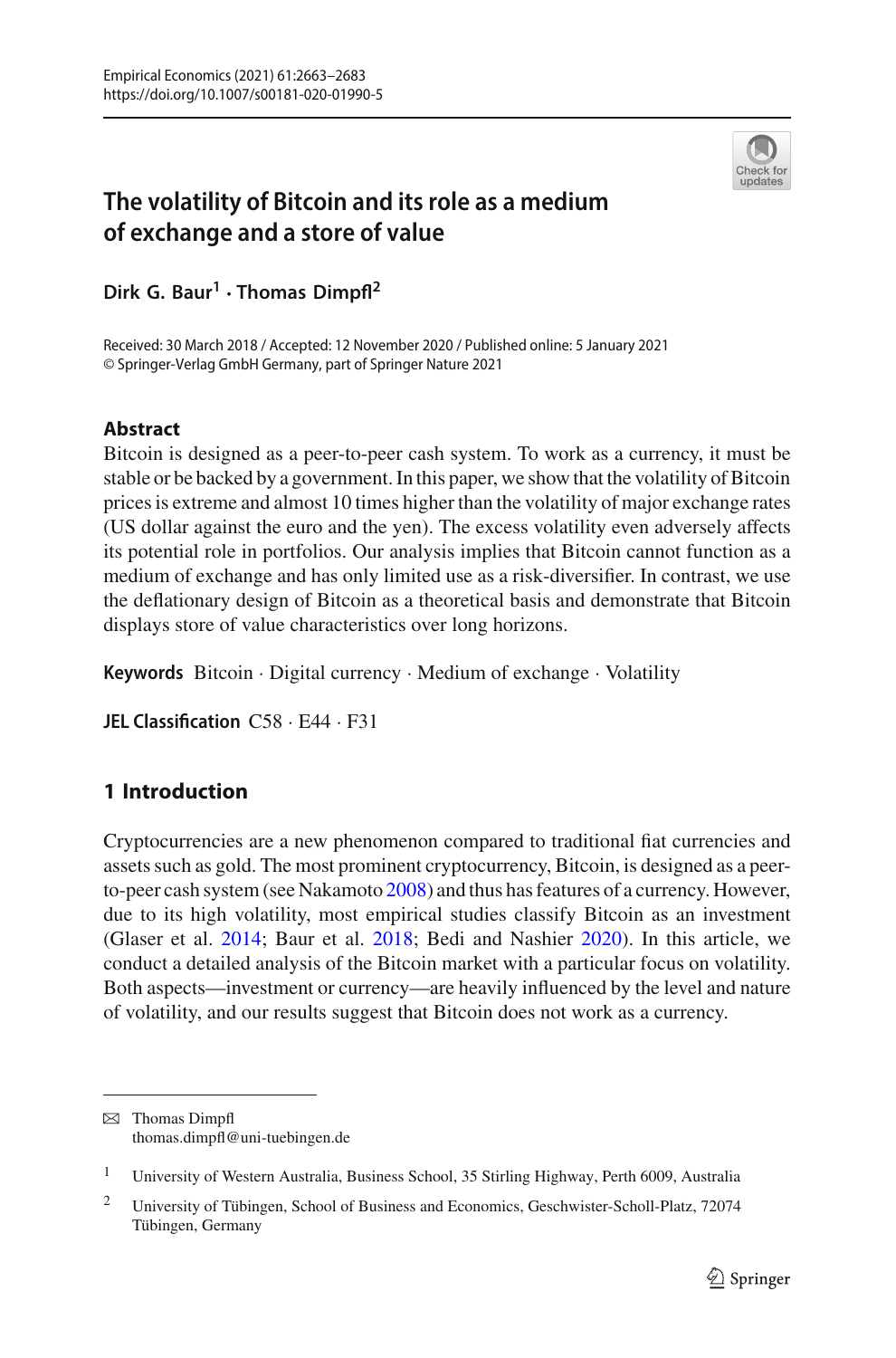The literature on Bitcoin is relatively new and has grown very fast in recent years. Trading aspects are considered by Cheah and Fr[y](#page-19-2) [\(2015](#page-19-2)) and Bla[u](#page-19-3) [\(2018\)](#page-19-3) who investigate speculative behavior in Bitcoin trading. Whether Bitcoin serves to diversify the risk of an investment portfolio is analyzed by Brière et al[.](#page-19-4) [\(2015\)](#page-19-4), Guesmi et al[.](#page-19-5) [\(2019\)](#page-19-5), and Hussain Shahzad et al[.](#page-19-6) [\(2020\)](#page-19-6). There are numerous studies that look into the volatility of Bitcoin. Dwye[r](#page-19-7) [\(2015](#page-19-7)), for example, analyzes monthly standard deviations of Bitcoin prices from Mt. Gox, BTC, and Bitstamp and concludes that these are 5–7 times higher than what is generally observed in stock markets. Bouoiyour and Selm[i](#page-19-8) [\(2016\)](#page-19-8), Bouri et al[.](#page-19-9) [\(2017\)](#page-19-9), Katsiamp[a](#page-19-10) [\(2017\)](#page-19-10), and Ardia et al[.](#page-18-1) [\(2019\)](#page-18-1) rely on GARCH models to estimate daily volatility. All authors conclude that the volatility level is comparatively high, offering different explanations such as cyber attacks, information asymmetry, decentralization, or the absence of regulation.

We contribute to the literature with an in-depth analysis of Bitcoin volatility and its implications on the usage of Bitcoin as a currency, a diversifier or hedge, and a store of value. We use data from six different markets, covering Bitcoin exchange rates with the US dollar, the euro, and the Japanese yen and compare them with USD/EUR and USD/YEN exchange rates. We find that Bitcoin markets exhibit excess volatility in the sense that the volatility is up to 10 times higher than the volatility of the exchange rates. We understand such a high level of volatility as an obstacle for Bitcoin to perform all functions associated with a currency (means of exchange, unit of account, and store of value) in a reliable and efficient manner. Also, we find that the dynamics of Bitcoin volatility are different from and unrelated to FX volatility which suggests that Bitcoin does not (yet) belong to the global market of currencies.

The article proceeds as follows. We first describe the Bitcoin market and related regulatory aspects in Sect. [2.](#page-1-0) In Sect. [3,](#page-4-0) we present the dataset and descriptive statistics. The empirical analysis follows in Sect. [4](#page-9-0) where we look at Bitcoin during crisis periods, consider Bitcoin's use as a portfolio diversifier, analyze how it relates to major currencies, and finally consider money and store of value aspects of Bitcoin. Section [5](#page-16-0) concludes.

## <span id="page-1-0"></span>**2 The Bitcoin market**

## **2.1 Market characteristics**

The Bitcoin market is a fully electronic market which has been introduced on October 31, 2008 by Satoshi Nakamot[o](#page-20-0) [\(2008\)](#page-20-0) as a peer-to-peer network without any central authority. Hence, there is no central bank (or any other single intermediary) involved and transactions are verified by a network of nodes that check the accuracy of the latest transaction against their register of total transactions, called the blockchain. The transaction is subsequently added to the ledger, and information is redistributed to other nodes.<sup>[1](#page-1-1)</sup>

<span id="page-1-1"></span><sup>1</sup> Brito and Castill[o](#page-19-11) [\(2013\)](#page-19-11) or Böhme et al. [\(2015\)](#page-19-12) provide more details on the market design and the technological aspects of Bitcoin.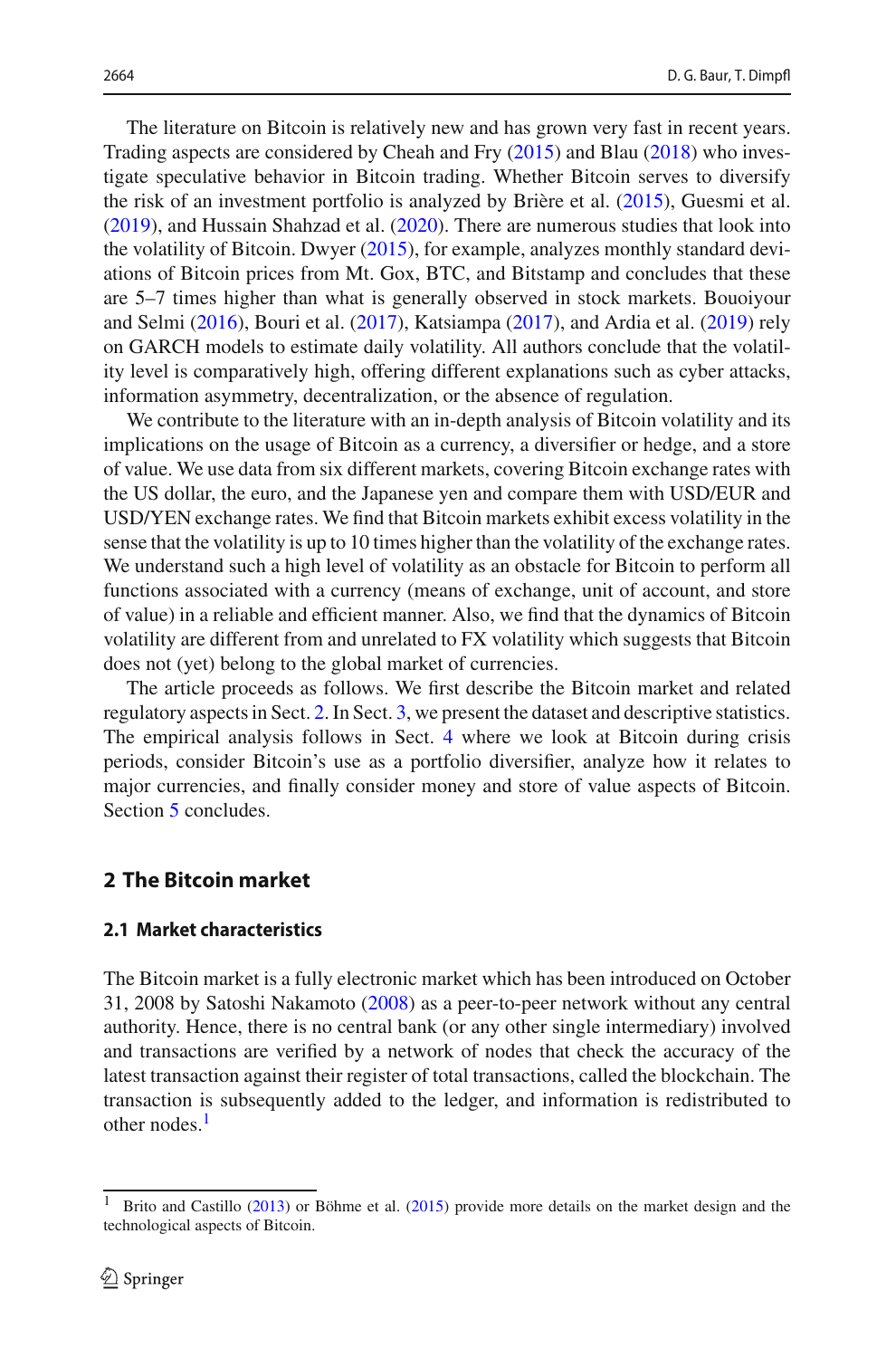

<span id="page-2-1"></span>**Fig. 1** Total Number of Bitcoins and Market Capitalization. The figure presents the total number of Bitcoins in circulation (dotted line, left axis) and the market capitalization in million USD (solid line, right axis) from March 1, 2009 to September 9, 2020

Unlike "classical" fiat currencies where central banks create money in, theoretically, unlimited amounts, the total number of Bitcoins is limited and capped at 21 million. This is one fundamental difference.<sup>2</sup> Bitcoins are mined by providing network services like verifying and collecting newly broadcast transactions which are added to a block. In order for a block to be accepted in the network, miners have to provide proof of authenticity by finding a specific number called a nonce. A hash function which maps the nonce back to an easily verifiable bit string ensures that the block is valid (cp. Antonopoulo[s](#page-18-2) [2014\)](#page-18-2). As of August 31, 2020, there were 18.476 million Bitcoins in circulation. They amounted to a total market value of 216 billion USD. Figure [1](#page-2-1) presents the development of the total number of Bitcoins tradeable and the market capitalization (MCAP, in USD). While the number of bitcoins has increased steadily since its introduction, demand and, thus, market value, has also increased albeit less steadily. The plot of MCAP clearly shows that the Bitcoin price is very volatile. For example, during 2017 the price for one Bitcoin increased from less than 1,000 US dollars to more than 19,000 US dollars and fell back to 8,000 US dollars by mid of 2018.

In light of this high volatility, many people have questioned whether Bitcoin can ever fulfill the tasks of a currency. Aiming to avoid the excessive volatility of cryptocurrencies while preserving the benefits of the blockchain technology led to the concept of low volatility stablecoins (Lyons and Viswanath-Natra[j](#page-20-1) [2020](#page-20-1); Eichengree[n](#page-19-13) [2019\)](#page-19-13) like Tether (Tether Operations Ltd[.](#page-20-2) [2016;](#page-20-2) Griffin and Sham[s](#page-19-14) [2020\)](#page-19-14) or Libra proposed by Facebook (Libra Associatio[n](#page-19-15) [2020](#page-19-15)).

#### **2.2 Trading and regulation**

In our analysis, we consider five Bitcoin markets (Bitfinex, bitFlyer, BitStamp, BTCBOX, and Kraken), and it is worthwhile to note that the trading environment

<span id="page-2-0"></span><sup>2</sup> The creation of new Bitcoin, called mining, resembles the mining of gold. Gold, similar to Bitcoin, is not a generally accepted unit of account and medium of exchange. An obvious and key difference of gold and Bitcoin is that the former is a tangible, physically mined commodity, whereas the latter only exists digitally.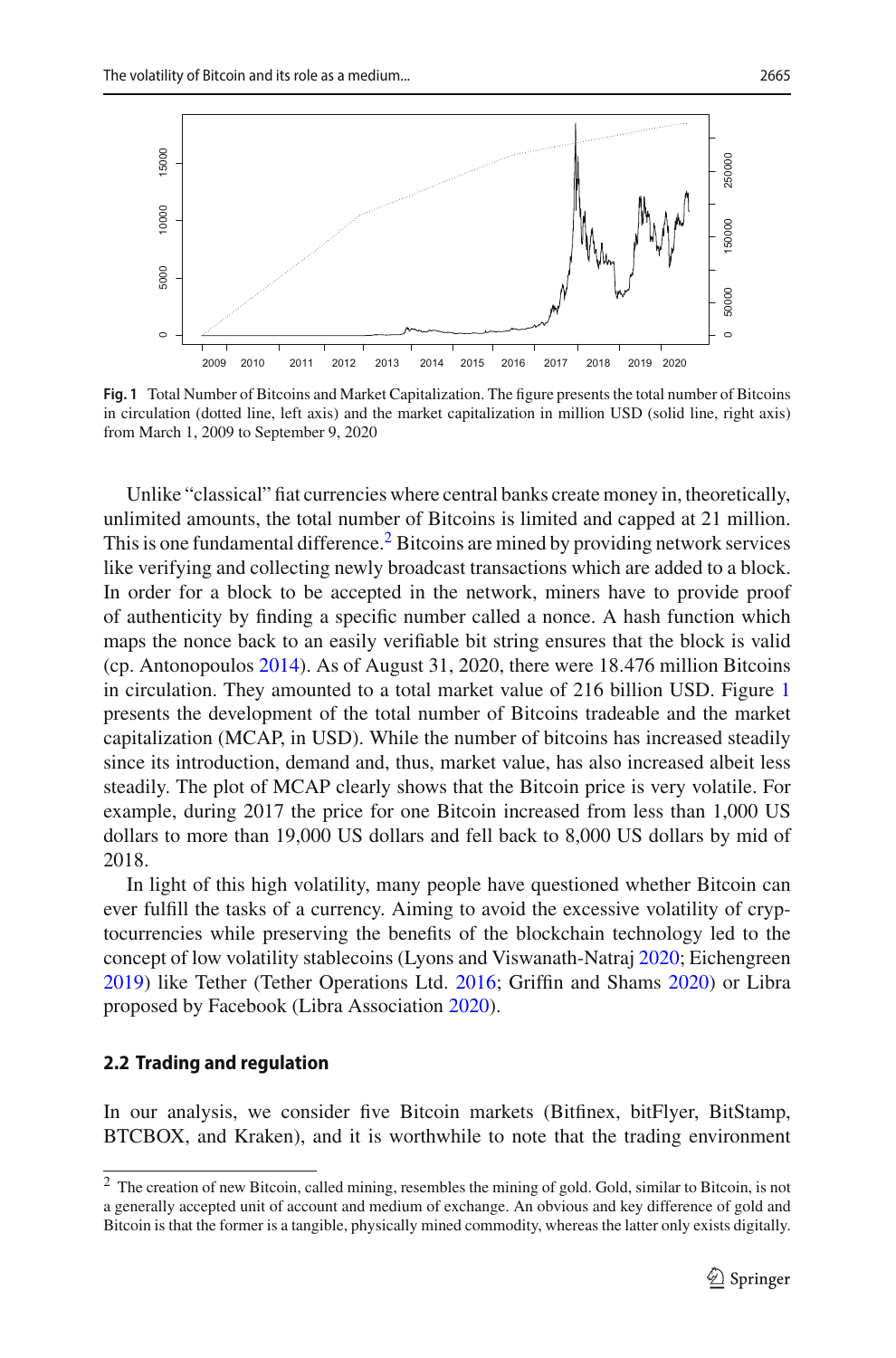|            |                                                                                                 | Tax treatment                        |                                                                           |         |            |  |
|------------|-------------------------------------------------------------------------------------------------|--------------------------------------|---------------------------------------------------------------------------|---------|------------|--|
| Country    | Definition                                                                                      | Acquisition                          | Gains                                                                     | Holding | Mining     |  |
| China      | Special virtual<br>commodity                                                                    | Not taxed                            | Profits tax                                                               | Legal   | Prohibited |  |
| France     | Crypto-asset                                                                                    | VAT exempt                           | Flat-tax rate of 30%                                                      | Legal   | Legal      |  |
| Germany    | Financial<br>instrument                                                                         | VAT exempt                           | Income tax, cap-<br>ital gains exemp-<br>tion when held 1<br>year or more | Legal   | Legal      |  |
| Japan      | Property value                                                                                  | from<br>Exempt<br>consumption<br>Tax | Miscellaneous income                                                      | Legal   | Legal      |  |
| <b>USA</b> | Convertible decentral-<br>ized virtual currency<br>$(FinCEN 2013)$ ; com-<br>modity (CFTC 2018) | Not taxed                            | Capital gains tax                                                         | legal   | legal      |  |

<span id="page-3-0"></span>**Table 1** Legal Status in Selected Jurisdictions . Sources: Wikipedia [\(https://en.wikipedia.org/wiki/](https://en.wikipedia.org/wiki/Legality_of_bitcoin_by_country_or_territory) [Legality\\_of\\_bitcoin\\_by\\_country\\_or\\_territory\)](https://en.wikipedia.org/wiki/Legality_of_bitcoin_by_country_or_territory), Global Legal Resea[r](#page-19-16)ch Center [\(2018](#page-19-16)), cryptonews.com [\(https://cryptonews.com/guides/countries-in-which-bitcoin-is-banned-or-legal.htm\)](https://cryptonews.com/guides/countries-in-which-bitcoin-is-banned-or-legal.htm)

is not unified across these markets. Also, a consolidated tape is not available albeit all markets trade the same object. The minimum tick size during the sample period is subject to change as the exchanges adjust it in response to the Bitcoin price. Transaction fees are charged by the different platforms as a percentage of total transaction volume. For example, BitStamp charges between 0.1% and 0.25% based on the total transaction volume realized during a 30-day period. Kraken additionally distinguishes between order types and submitting a market order is slightly more costly than submitting a limit order. There may be additional fixed costs for wire transfers or other services provided.

A critical issue in the Bitcoin framework is the regulation of cryptocurrencies which is heterogeneous across countries. In some jurisdictions, Bitcoin is completely banned (e.g., Bolivia, Morocco, or Nepal); in others there is no limit to its use (European countries, USA, and many others). In between these extremes are countries like Bahrain or Qatar which tolerate that their citizens use Bitcoin abroad, but not within the country (Global Legal Research Cente[r](#page-19-16) [2018\)](#page-19-16). In addition to restrictions of use, treatment of gains for tax purposes also varies greatly. In general, Bitcoin transactions are free from VAT, but gains are subject to tax. Table [1](#page-3-0) provides an overview of selected countries which are related to the exchanges in our study. It is interesting to note that even the definitions vary across countries and have changed over the years, e.g., in the USA (see Mandje[e](#page-20-3) [2015,](#page-20-3) for an overview of regulation and its implications in the USA).

Recently, regulation of cryptocurrencies has been again in the focus of law-makers and central banks following the proposal of Facebook, Inc. to establish its own virtual currency called Libra. Mersc[h](#page-20-4) [\(2019\)](#page-20-4) and Adachi et al[.](#page-18-3) [\(2020\)](#page-18-3) point out that a stablecoin such as Libra could fall outside the European Central Bank's existing regulations as the nature of a currency-backed coin could be regarded as an investment fund, but it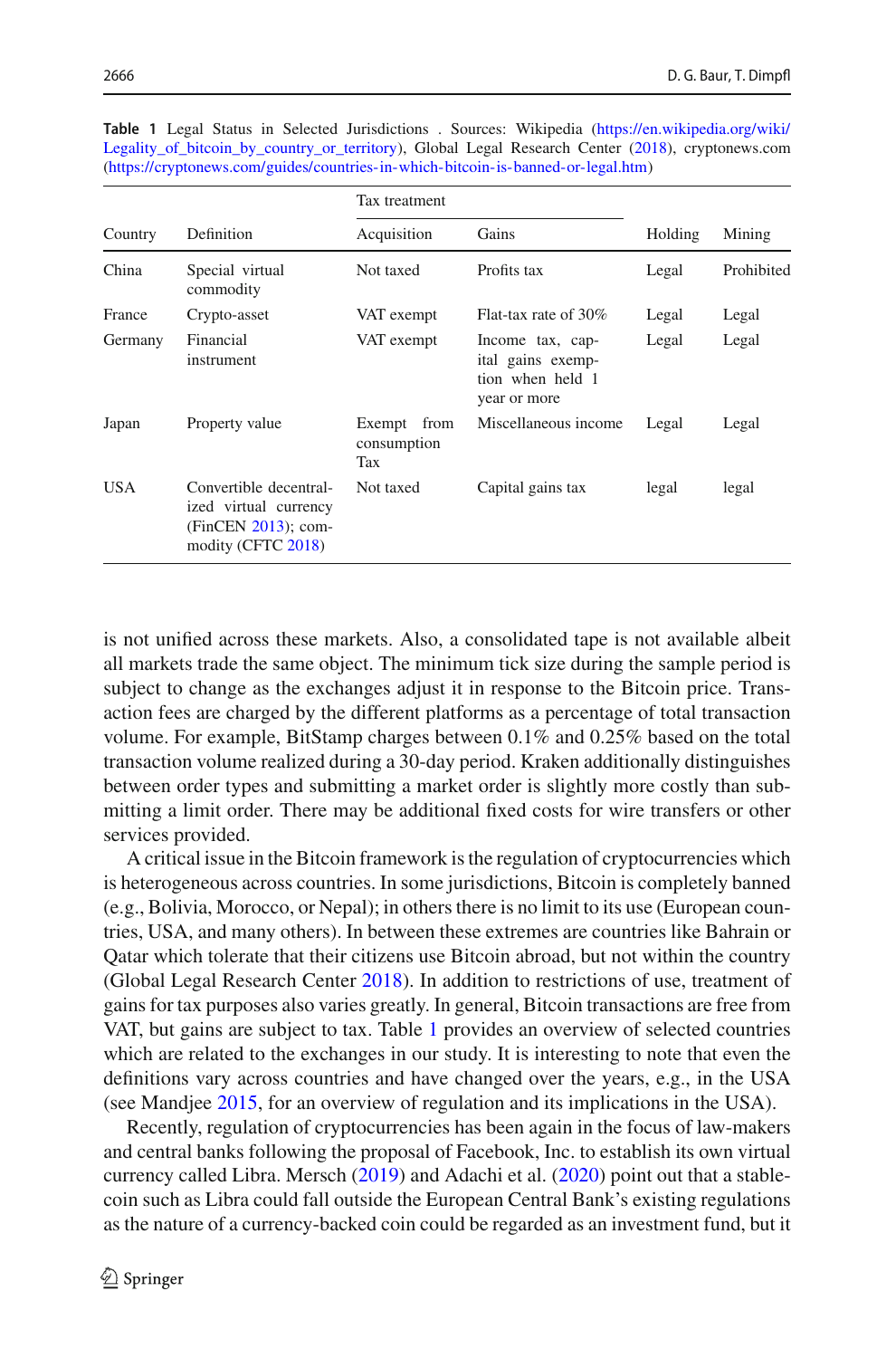remains unclear whether Libra holders do have a 1:1 claim on the fiat currencies in its basket. They conclude that a stablecoin of global importance might endanger financial stability in case of malfunctions. Similar concerns are expressed by the US Federal Reserve (Brainar[d](#page-19-19) [2019](#page-19-19)). In contrast, Baughman and Flemmin[g](#page-18-4) [\(2020](#page-18-4)) conclude that the demand for a global stable coin would be so low that there is no risk for the global financial system. However, it is not easy to predict the demand for such products. Consider again Fig. [1:](#page-2-1) Initially, Bitcoin was a negligible niche "product" which was associated with tech nerds. However, starting from 2013, and thus four years after the introduction, the global demand started to rise and Bitcoin became recognized as the first and biggest global cryptocurrency.

While traditional security issues associated with money like bank robberies and counterfeiting of physical currency notes are no concern for cryptocurrencies, they face similar problems such as cyberattacks (Dion-Schwarz et al[.](#page-19-20) [2019\)](#page-19-20). For example, Kraken has been the target of multiple distributed denial of service (DDoS) attacks (e.g., from October 31, to November 4,  $2015<sup>3</sup>$  or on November 9/10,  $2019<sup>4</sup>$ ). In the absence of binding regulation, it is unclear whether the exchange should be held accountable in such a situation when trading is made impossible. Following an attack on July 10, 2015, the China-based OKCoin platform compensated traders for losses incurred due to the DDoS[.](#page-20-5) As Vasek et al.  $(2014)$  $(2014)$  show, the number of attacks has increased, and Böhme et al[.](#page-19-12) [\(2015\)](#page-19-12) argue that they are especially attractive as stolen Bitcoins can easily be converted into cash. Exposure to this kind of risk is potentially reflected in the volatility of Bitcoin prices. We analyze this issue in more detail in Sect. [4.1](#page-9-1) below.

## <span id="page-4-0"></span>**3 Data and descriptive analysis**

In our analysis, we use historical price time series obtained from two different sources. The dataset of Bitcoin prices across different markets is obtained from investing.com. It covers daily open, high, low, and close prices for Bitcoin traded against the U.S. dollar on Bitfinex and Kraken, for Bitcoin traded in Euro on Kraken and BitStamp, and for Bitcoin traded against the Japanese Yen on BitFlyer and BTCBOX. The sample starts April 1, 2014 for the Kraken and Bitfinex data, as well as the euro and yen exchange rates against the US dollar. The shortest time series is available for BTCBOX which starts January 16, 2018. Bitcoin data are available on a daily basis, FX data from Monday to Friday. All time series are available until August 30, 2020.

As not all of these markets were operational during the entire period since the introduction of Bitcoin, we also source a long time series of Bitcoin prices from bitinfocharts.com. The data cover the period July 17, 2010 until August 30, 2020 and are sampled on a daily frequency. Market information (Bitcoin market capitalization and number of coins in circulation) is obtained from blockchain.com. These data start in March 2009 and also go till August 30, 2020.

<span id="page-4-1"></span><sup>3</sup> Source: <https://cointelegraph.com/news/kraken-ddos-attack-leaves-traders-unable-to-sell-at-500-peak> [Accessed September 29, 2020].

<span id="page-4-2"></span><sup>4</sup> Source: <https://status.kraken.io/history> [Accessed September 29, 2020]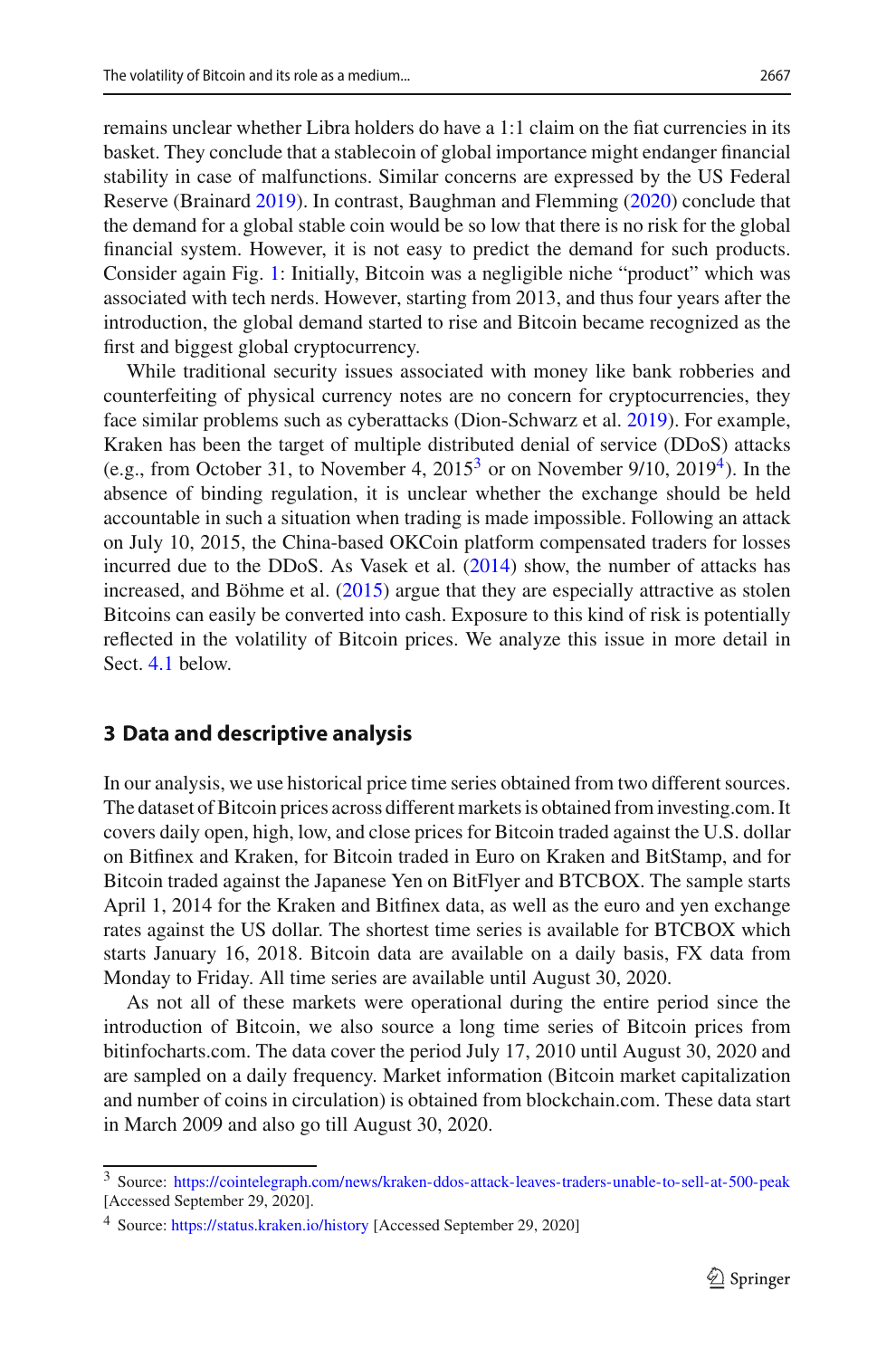As a nonparametric measure of volatility, we rely on the estimator of Garman and Klas[s](#page-19-21) [\(1980\)](#page-19-21) which reads as follows:

$$
\sigma_t^2 = 0.5(h_t - l_t)^2 - (2\log(2) - 1)(c_t - o_t)^2
$$

where  $h_t$  ( $l_t$ ) denotes the log of the highest (lowest) price on day  $t$ , and  $o_t$  and  $c_t$  are the first and the last recorded price on day  $t<sup>5</sup>$  $t<sup>5</sup>$  $t<sup>5</sup>$ . For the subsequent analysis, we use volatility  $\sigma_t$  obtained by taking the square root of  $\sigma_t^2$  $\sigma_t^2$ . Figure 2 presents time series plots of the so obtained volatility estimate. It is immediately apparent that Bitcoin volatility is much higher than the volatility of the FX rates. The plots also suggest that the volatility of volatility is higher in the Bitcoin case. This observation holds across all Bitcoin markets and all currencies against which Bitcoin is traded.

Table [2](#page-7-0) presents descriptive statistics for returns and volatility. As can be seen, the average return of Bitcoin is similar across five out of the six markets. The slightly negative return observed on BTCBOX is due to the fact that the time series for this market only starts in January 2018, amidst the downturn period after the all-time high in December 2017. The minimum values, however, are similar across all markets, reflecting the sharp downturn in March 2020. As regards volatility, it is similar across all markets and suggests a daily average volatility of 3%. However, there are extremely volatile days with the maximum ranging in general around 30% where BTCBOX is again an extreme with more than 120% on a single day. In contrast, the FX rates are rather stable across the sample period with an average return close to zero and an average volatility estimate below 0.5%. Also, the volatility of volatility is much lower in case of the FX rates as can be seen from the standard deviation of volatility which is 10-20 times higher for Bitcoin than for the FX rates. High volatility in general in connection with the high volatility of volatility fosters extreme price fluctuations which are frequently observed in the Bitcoin market.

We also test for the existence of structural breaks in the time series of volatility using the approach in Chan et al[.](#page-19-22)  $(2014)$  $(2014)$ . As our time series of volatility is marked by long memory<sup>6</sup>, we use the model of Cors[i](#page-19-23)  $(2009)$  $(2009)$  to account for this property when implementing the LASSO approach (using the package "glmnet" Friedman et al[.](#page-19-24) [\(2010\)](#page-19-24) in R). It turns out that none of the time series exhibits a structural break.

## **3.1 Trend in volatility**

In order to assess the development of volatility over a long time period, we estimate an AR(1)-GARCH(1,1) model (Bollersle[v](#page-19-25) [1986\)](#page-19-25) with *t*-distributed innovations on our long daily price time series. The resulting time series of volatility is displayed in Figure [3.](#page-7-1) As can be seen, the volatility has been higher at the beginning of the sample

<span id="page-5-0"></span><sup>5</sup> There are two instances where the estimator becomes negative, probably due to wrong recordings of the data. In this instance, we only use half the square of the *h* and *l* range as a proxy for the daily variance following Martens and van Dij[k](#page-20-6) [\(2007](#page-20-6)).

<span id="page-5-1"></span><sup>6</sup> To check the persistence of the volatility time series, we estimate the fractional integration parameter *d* using the methodologies proposed by Geweke and Porter-Huda[k](#page-19-26) [\(1983\)](#page-19-26) and Shimotsu and Phillip[s](#page-20-7) [\(2005](#page-20-7)). We find in all cases that  $\hat{d}$  is significantly different from zero and varies between 0.17 (BTCBOX) and 0.48 (Bitfinex)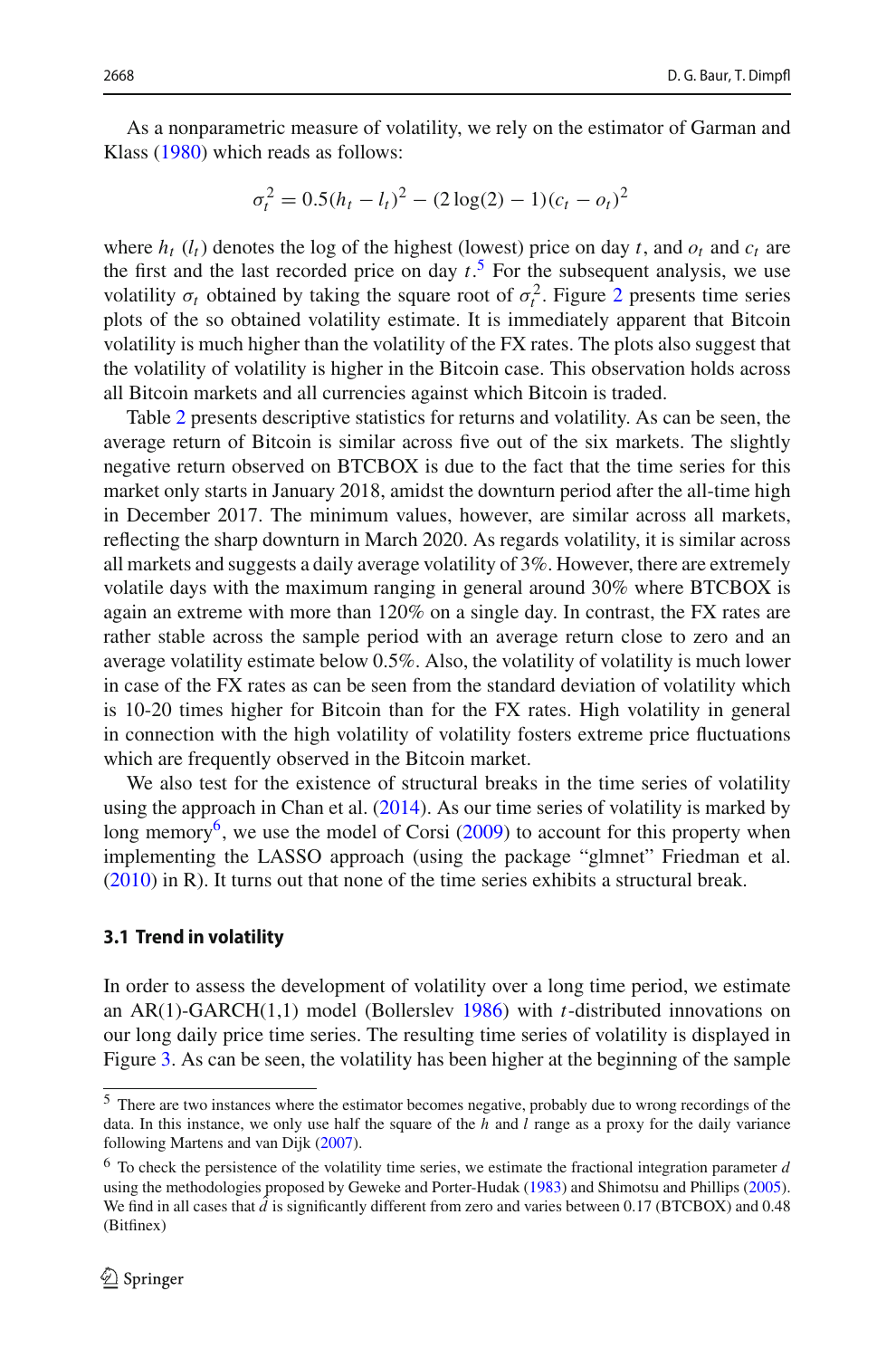$\tilde{a}$ 

 $\overline{a}$ 

 $\overline{20}$ 

8

 $\tilde{a}$ 

ဖ

 $\tilde{a}$ 

 $\overline{30}$ 

 $\circ$ 

s.

 $\tilde{=}$ 

 $\overline{20}$ 

8





<span id="page-6-0"></span>**Fig. 2** Volatility Time Series. The figure presents time series of daily volatility (in percent) from January 1, 2014 to January 25, 2017 for the six Bitcoin markets and the two foreign exchange markets

period than toward the end. Ultimately, this would be good news for the potential of evolving as a stable currency. However, the initial downward trend does not persist across the entire sample period. Considering the whole period from 2010 to 2020, we observe a slight downward trend which, in a regression of volatility on time, even turns out statistically significant, albeit economically weak with 0.015 basis points per month. This trend stopped after the first hype of Bitcoin at the end of 2013. Considering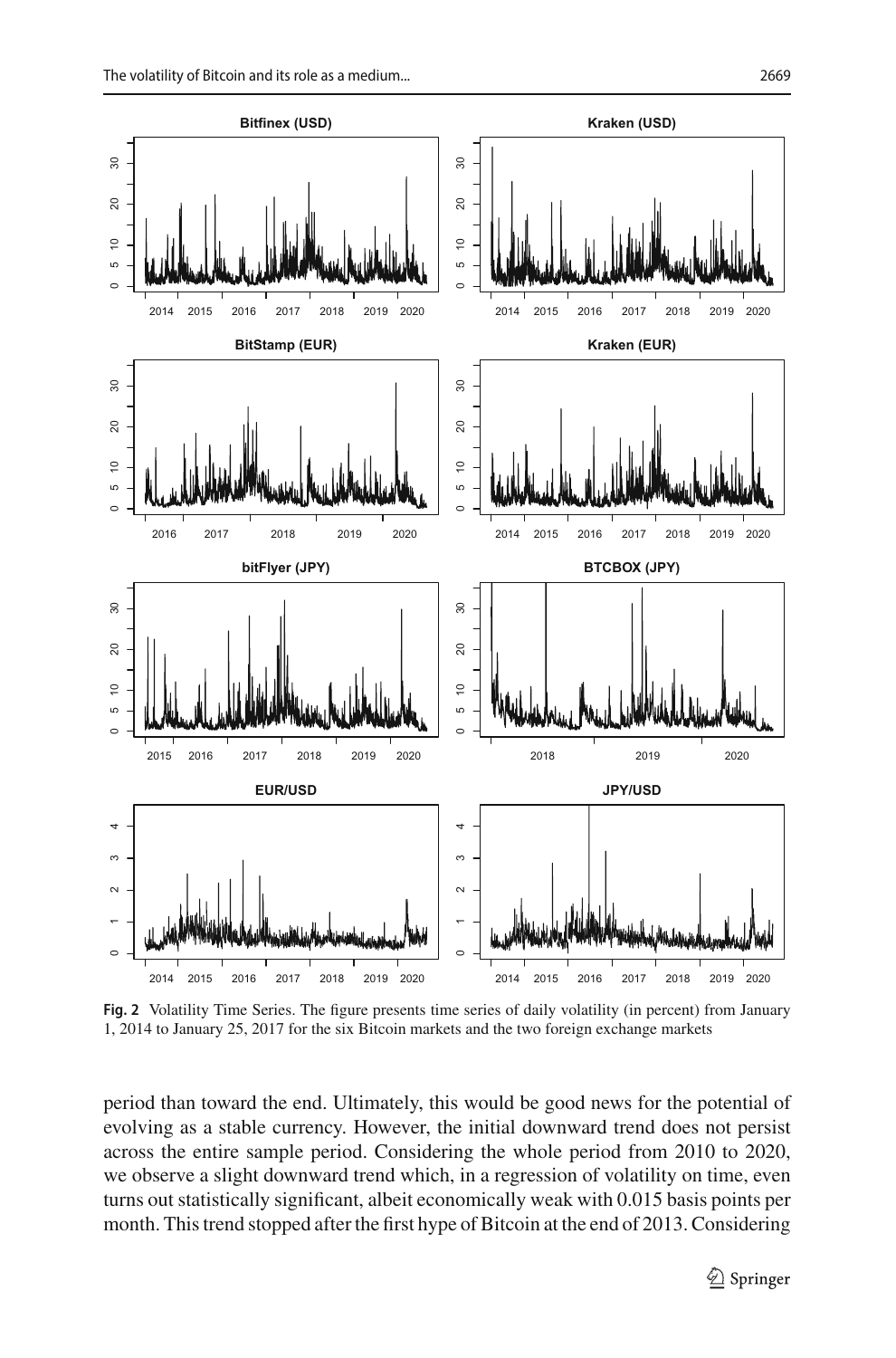|                | Returns |      |                       | Volatility |      |      |              |        |                  |        |
|----------------|---------|------|-----------------------|------------|------|------|--------------|--------|------------------|--------|
|                | Mean    |      | S.D. Min              | Max        | Mean |      | S.D. Min Max |        | <b>Start</b>     | n.obs. |
| Bitfinex (USD) | 0.14    |      | $4.02 - 48.09$        | 23.72      | 3.07 | 2.69 | 0.00         | 26.80  | Apr 1, 2014      | 2342   |
| Kraken (USD)   | 0.14    |      | $4.13 - 49.59$        | 23.59      | 3.23 | 2.89 | 0.00         | 34.03  | Apr 1, 2014      | 2341   |
| BitStamp (EUR) | 0.19    |      | $4.21 - 48.18$        | 21.82      | 3.45 | 2.95 | 0.04         | 30.74  | Jun 5, 2016      | 1548   |
| Kraken (EUR)   | 0.14    |      | $3.90 - 47.25$        | 21.50      | 3.11 | 2.69 | 0.00         | 28.30  | Apr 1, 2014      | 2343   |
| bitFlyer (JPY) | 0.19    |      | $4.18 - 47.32$        | 34.64      | 3.06 | 3.05 | 0.01         | 32.01  | Jun 25, 2015     | 1894   |
| BTCBOX (JPY)   |         |      | $-0.01$ 4.14 $-47.56$ | 18.67      | 3.54 | 5.17 | 0.01         | 121.13 | Jan 16, 2018     | 958    |
| EUR/USD        | $-0.01$ | 0.51 | $-2.42$               | 3.02       | 0.47 | 0.25 | 0.07         | 2.94   | Apr 1, 2014      | 1674   |
| <b>JPY/USD</b> | $-0.00$ | 0.54 | $-3.15$               | 3.77       | 0.48 | 0.28 | 0.02         |        | 4.76 Apr 1, 2014 | 1674   |

<span id="page-7-0"></span>**Table 2** Descriptive Statistics

The table presents descriptive statistics of returns and volatility (both in percent) for the Bitcoin and FX markets. Mean is the time series average across the available period, S.D. the sample standard deviation. Min (Max) are the minimum and maximum observation. Start indicates the first day in the sample and n.obs. gives the available number of observations



<span id="page-7-1"></span>**Fig. 3** Trend in Volatility. The figure presents volatility of Bitcoin over time with two time trends: blue covers the entire period from July 2010 to August 2020 and brown starts January 2014 and ends August 2020

volatility between 2014 and 2020, a similar trend regression leads to the conclusion that volatility is constant throughout these years, i.e., the trend is not significantly different from zero.

## **3.2 Market correlations**

A final aspect which we want to highlight is the question how the markets covary. This is important as the price difference between platforms trading Bitcoin can be substantial. If the information dissemination between markets works well, the pairwise correlation between daily transaction returns on those exchanges should be high as they all trade the same good (Bitcoin). This is in general supported by our data. Figure [4](#page-8-0) presents the daily conditional corr[e](#page-19-27)lation of returns based on a DCC-GARCH(1,1) model (Engle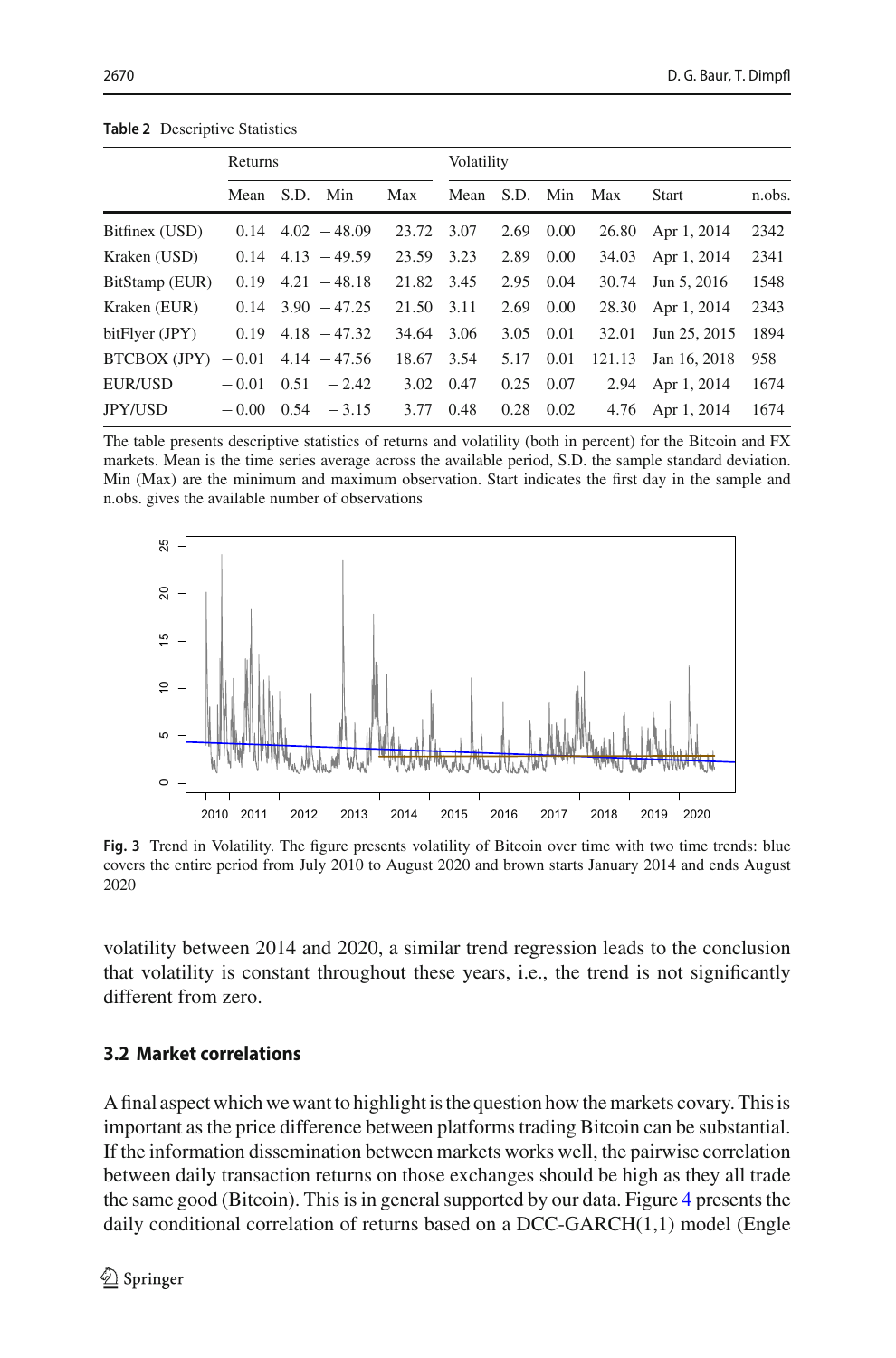

<span id="page-8-0"></span>**Fig. 4** Return Correlations. The graph presents the dynamic conditional correlation of the daily return time series in the named markets

[2002\)](#page-19-27), using the pairs for which the longest time series are available. The correlations of Bitcoin returns are high in general (0.95 on average) and also increased over time. In addition, they are higher than the correlation of the FX returns which is on average 0.43. Still, the correlations only tend to converge to one at the end of the sample period, irrespective of whether Bitcoin is traded in the same currency (e.g., the U.S. dollar, top left graph) or in different currencies (top right and middle graphs). This observation also holds for the remaining (unreported) combinations. The bottom left graph in Fig. [4](#page-8-0) presents the negligible correlation of Bitcoin returns and FX returns. On average, the correlation across time is 0.026.

The evolution of Bitcoin return correlations has important implications in terms of market efficiency. In an efficient market setup, one should be able to construct a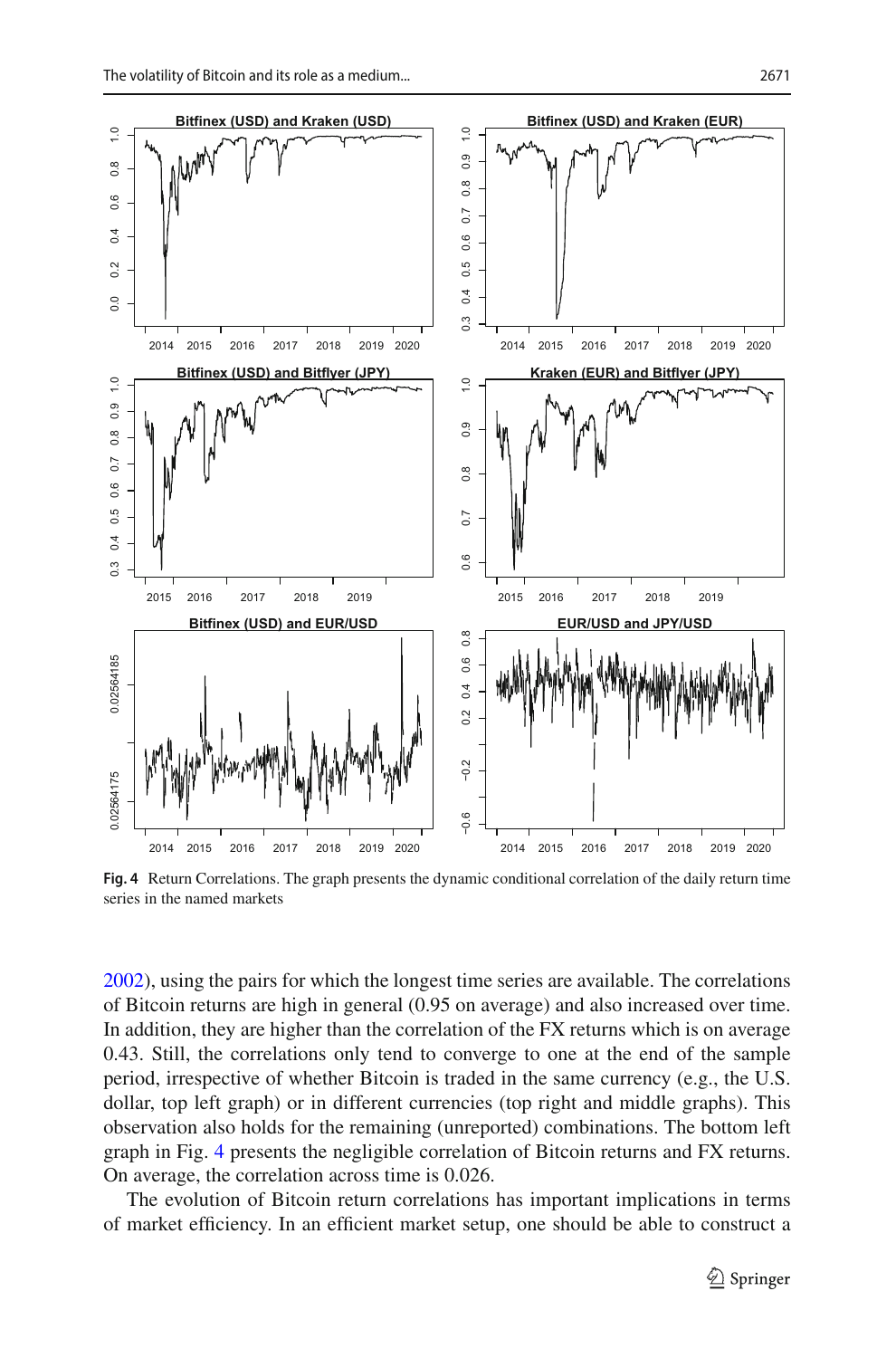roundtrip. The cost to implement this trading strategy should be equal to the bid-ask spread plus some cost that may be involved when changing the trading venue. Put differently, if there are arbitrage gains to be made by buying in one market and selling in another market, prices should adjust to the fundamental value. In a fully electronic market, this should happen quickly and ultimately lead to high correlations of price changes. In the Bitcoin setup, there seem to be opportunities for arbitrage gains, in particular at the beginning of the sample period, when the correlation was sometimes very low. This finding is in line with Shynkevic[h](#page-20-8) [\(2020\)](#page-20-8) who reports that arbitrage gains are more difficult to realize since 2018. This is the period when the correlation tends toward one in Fig. [4,](#page-8-0) indicating that the markets are more synchronized while they were more fragmented before.

## <span id="page-9-0"></span>**4 Empirical analysis**

This section analyzes the volatility of Bitcoin in crises, its role as a risk-diversifier in a portfolio, its similarity with major currencies, and its role as a medium of exchange and a store of value.

#### <span id="page-9-1"></span>**4.1 Bitcoin volatility during crisis periods**

An important question concerning the volatility of Bitcoin is how it behaves during crises. There are two sorts of crises which we distinguish. First, we have crises related to the Bitcoin market itself. These are the named DDoS attacks or hacks of exchanges. On the other hand, Bitcoin could also be related to the real economy and volatility might therefore be linked to the stock market. Since the data covers the COVID-19 pandemic and thus the first financial crisis since the inception of Bitcoin in late 2008, the analysis can provide some unique insights. This is also related to the question whether Bitcoin is a safe haven which is impossible to test if there is no crisis as explained by Smale[s](#page-20-9) [\(2019\)](#page-20-9).

To test whether the volatility behaves differently in any of the two circumstances, we implement a GARCH(1,1) model (Bollersle[v](#page-19-25) [1986](#page-19-25)) using daily data from coinmarketcap.com and augment the variance equation with two dummy variables which allow the variance to shift on the day of an attack<sup>[7](#page-9-2)</sup> or during the COVID-19 crisis. For precise crisis dates in the latter case, we use the end of February until the end of May 2020, inspired by the time when the stock market plummeted and rebounded.

The estimation results are presented in Table [3.](#page-10-0) As can be seen, the Bitcoin-related events ("attacks") have a weak effect on the volatility. However, the order of magnitude is non-negligible as the unconditional variance is more than 10 times higher under attacks than usual. In contrast, the COVID-19 pandemic does not have an impact on the volatility. While the parameter estimate suggests an increase, it is not statistically significant.

It appears that the high volatility period caused by the COVID-19 pandemic is normal in a Bitcoin context as the volatility did not significantly increase in that

<span id="page-9-2"></span> $7$  We use the eve[n](#page-20-10)ts listed in Twomey and Mann [\(2020](#page-20-10)) where we were able to identify the exact dates.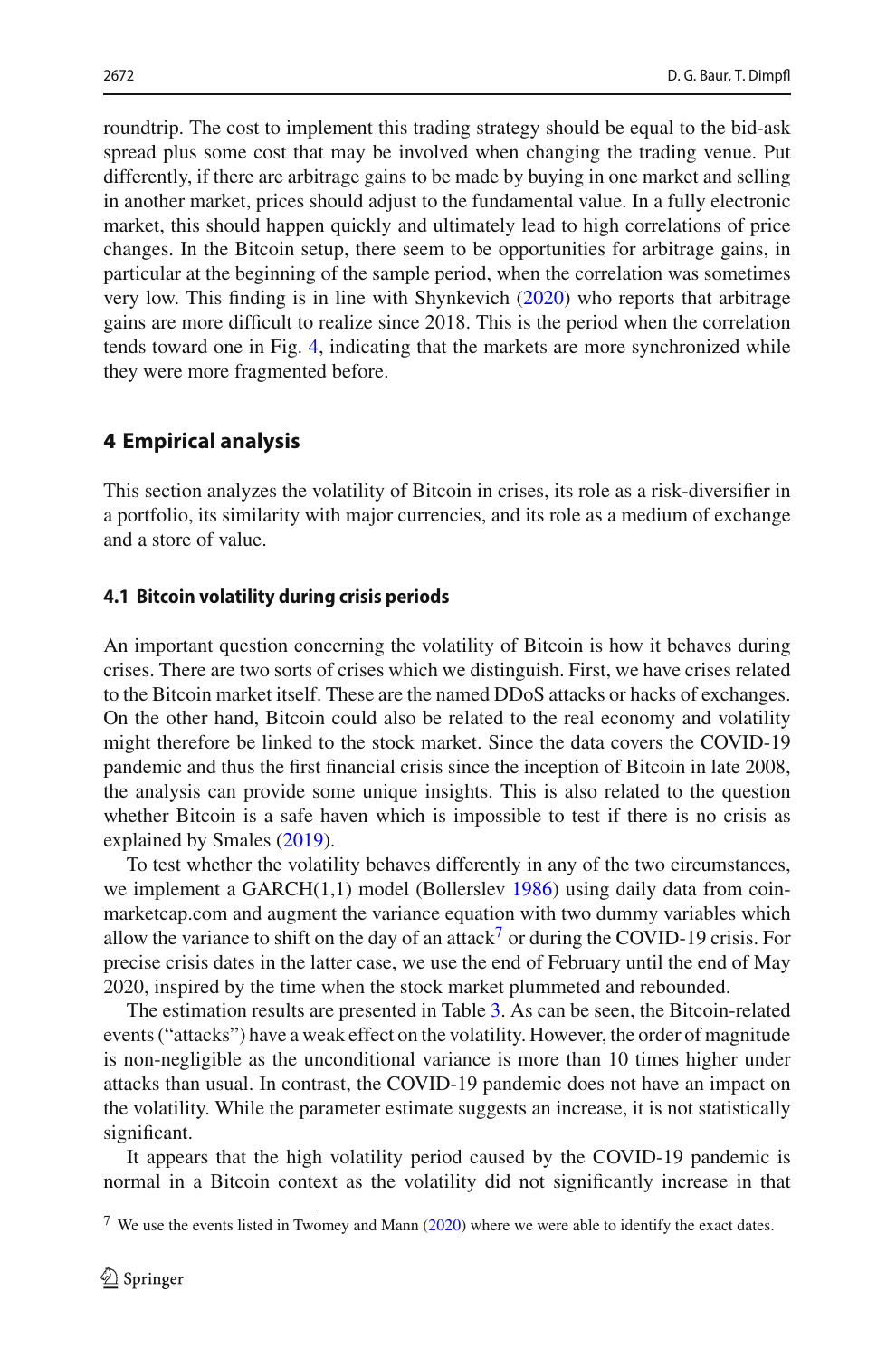<span id="page-10-0"></span>

| <b>Table 3</b> Parameter estimates of<br>the crisis $GARCH(1,1)$ |          | Estimate | Std. Error | $t$ -value | Pr(>  t ) |
|------------------------------------------------------------------|----------|----------|------------|------------|-----------|
|                                                                  | $\mu$    | 0.00119  | 0.00064    | 1.849      | 0.064     |
|                                                                  | φ        | 0.01316  | 0.02290    | 0.575      | 0.565     |
|                                                                  | $\omega$ | 0.00008  | 0.00003    | 2.681      | 0.007     |
|                                                                  | $\alpha$ | 0.14447  | 0.03211    | 4.500      | < 0.001   |
|                                                                  | β        | 0.81655  | 0.03663    | 22.292     | < 0.001   |
|                                                                  | attacks  | 0.00101  | 0.00055    | 1.845      | 0.065     |
|                                                                  | COVID-19 | 0.00041  | 0.00039    | 1.067      | 0.286     |
|                                                                  |          |          |            |            |           |

The table presents the parameter estimates of a GARCH(1,1) model with exogenous dummy variables accounting for days of Bitcoin market-related events ("attacks") or the COVID-19-induced stock market crash (February 21 to May 31, 2020). Standard errors are calculated accounting for heteroscedasticity and autocorrelation

period despite the 50% drop in prices in March 2020 and the subsequent rise of more than 100%. To check the robustness of this finding, we also use March 31, 2020, as the end of the COVID-19 crisis, and the results are qualitatively identical; the parameter for the COVID-19 crisis never turns out statistically significant.

#### **4.2 Bitcoin as a portfolio diversifier**

It has often been reported that Bitcoin price changes are uncorrelated with other assets' price changes making Bitcoin a good diversifier of risk in asset portfolios. We use daily, monthly and quarterly returns of the S&P500 and Bitcoin for the period August 2011 to August 2020 to test this feature of Bitcoin.

We perform a portfolio analysis for all three return frequencies and find surprising results regarding Bitcoin's role as a diversifier in an equity-Bitcoin portfolio. The correlations are positive and thus different compared with previous findings. The correlations increase from 0.09 for daily returns to 0.21 for monthly returns and to 0.34 for quarterly returns.

We calculated optimal portfolio weights for the S&P500 and Bitcoin based on two criteria: minimum variance and optimal Sharpe ratios. The optimal minimum variance weights of Bitcoin are 2.5% for daily data and 0% for monthly and quarterly data. The higher correlation estimates for monthly and quarterly returns increase the variance by too much for weights to be larger than zero. The optimal Sharpe ratio weights of Bitcoin are 55%, 50% and 100% for daily, monthly and quarterly returns, respectively. The non-monotonicity of the weights is due to a deteriorating risk-return ratio of Bitcoin from daily to monthly return frequencies.

The differences between the two optimization criteria are intuitive as the minimum variance portfolio is exclusively based on variances and covariances and thus ignores the estimated expected returns, whereas the optimal Sharpe ratio portfolio includes the latter and the high returns appear to dominate the variance resulting in much higher weights of Bitcoin compared with the minimum variance portfolios.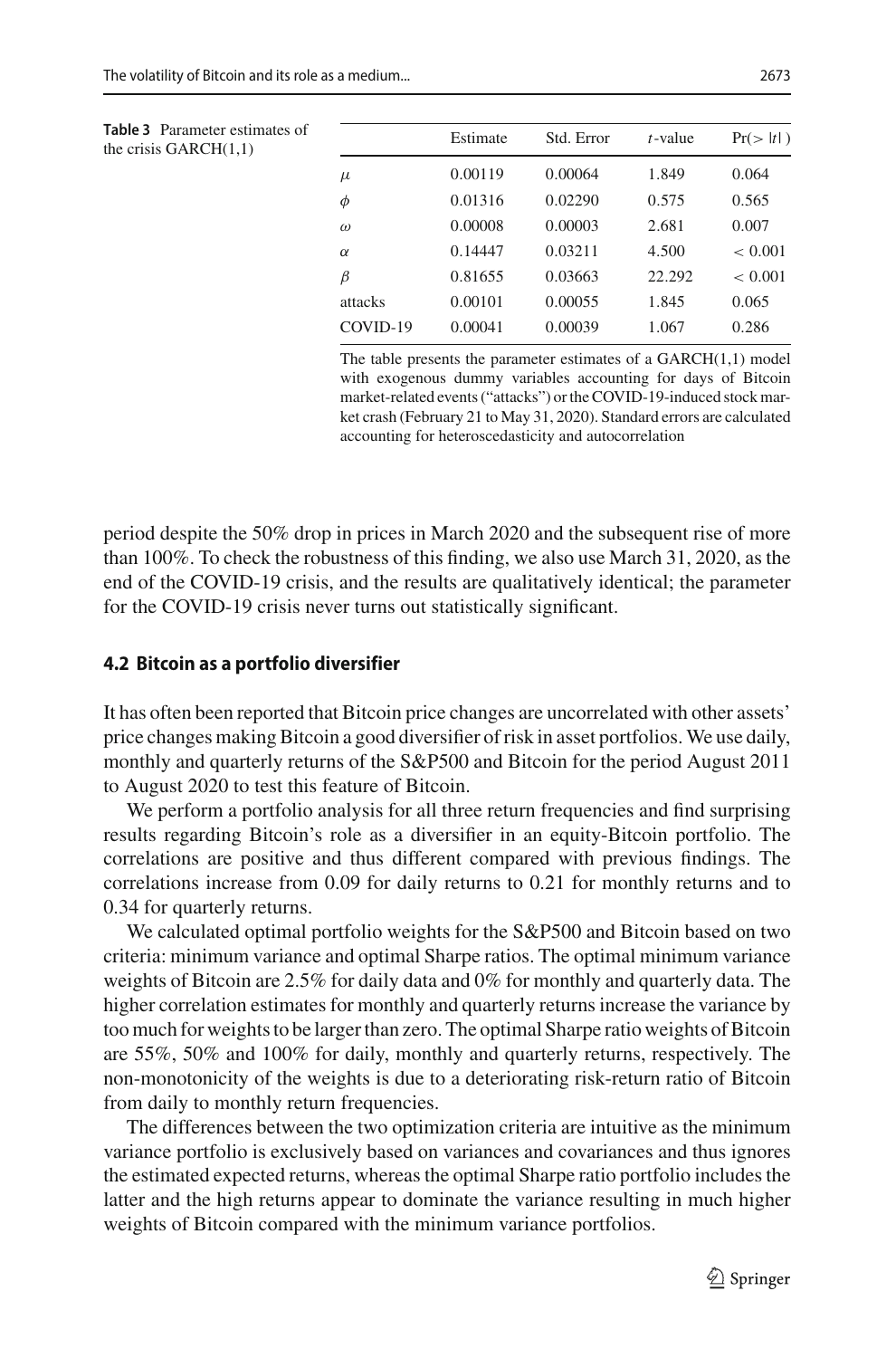Given the evolution of Bitcoin and its youth, it is well possible that specific characteristics will change in the future. Hence, we briefly analyze the sensitivity of the estimates with regards to the portfolio weights. For example, if the volatility decreased by 50%, it would increase the minimum variance weights from close to 0% to 13% and the Sharpe ratio weights from 55% to 65% for daily data. If the expected returns decreased, e.g., by 50%, the minimum variance weights would be unaffected (remain at 0%) and the optimal Sharpe ratio weights would decrease from 55% to 30%.

We conclude that Bitcoin's excess expected returns and volatility (relative to the S&P500) do not unambiguously make it a good portfolio diversifier or hedge. Its excess volatility implies very low or zero weights in a minimum variance portfolio. In contrast, the weights are high, about 50% or higher, in portfolios based on optimal Sharpe ratios due to the high excess returns despite the positive correlations.

#### **4.3 Bitcoin versus major currencies**

For Bitcoin to serve as a currency, it must resemble established, major currencies such as the US dollar. We operationalize resemblance with two key features, namely integration in the global currency system and stability. This leads to the following hypotheses.

**H1**: Bitcoin volatility and FX volatility are highly correlated. Under H1, Bitcoin is integrated into the global FX market. If the terms of trade deteriorate in a particular market, the country's exchange rate with respect to all other currencies is affected. Hence, if Bitcoin is part of the global system of exchange rates, it would need to be affected at the same time and of a similar order of magnitude, resulting in a strong comovement of its volatility with the volatility of other FX rates.

**H2**: Bitcoin volatility and FX volatility are equal. Under H2, Bitcoin is relatively stable. If the volatility of Bitcoin is not different from the volatility of major exchange rates, Bitcoin is a reliable currency, i.e., the magnitude of fluctuations are comparable with other major exchange rates.

To test H1, we compute a DCC model (Engl[e](#page-19-27) [2002\)](#page-19-27) for all possible volatility pairs and extract the time series of conditional correlations. In a second step, we test whether the correlation of Bitcoin volatility and FX volatility is, on average, as high as the correlation of the two FX volatility time series. The latter serves as a benchmark for volatility correlation in the FX market and allows us to quantify the expected level of the correlation.

Figure [5](#page-12-0) depicts a selection of all correlations calculated in the first step. The correlation between the two FX rates is on average 0.49, fluctuating between 0.29 and 0.87. The fact that Bitcoin volatility is different is already illustrated by the correlation between Bitfinex and Kraken volatility which is on average higher (0.81) and fluctuates much more (between 0.28 and 0.99). In order to test *H*1, we focus on the correlation between Bitfinex and the two FX rates. As can be seen from Fig. [5,](#page-12-0) the respective correlation is very low on average (0.036 and 0.054). It therefore comes as no surprise that a two-sample  $t$  test rejects  $H1$  at any significance level for the pairs depicted in Fig. [5.](#page-12-0) For the remaining Bitcoin/ FX volatility pairs in our sample, the test results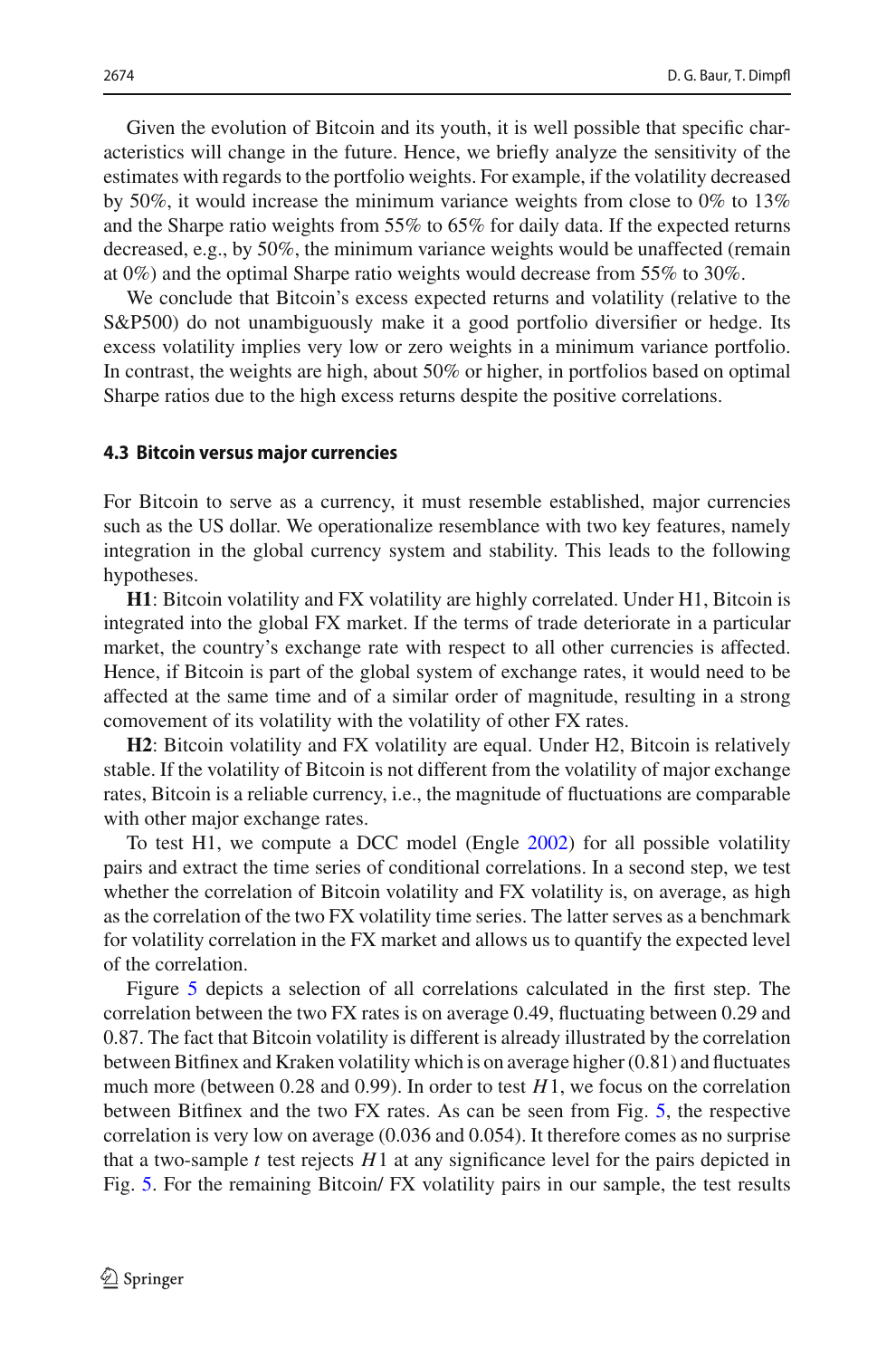

<span id="page-12-0"></span>**Fig. 5** Volatility Correlations. The figure presents the dynamic conditional correlation of volatility in the named markets

consistently reject the equality hypothesis. Hence, we reject the hypothesis that Bitcoin is well-integrated in the global FX market.

*H*2 suggests that in order for Bitcoin to be a currency, its price fluctuations should not be greater than the fluctuation of major exchange rates involving the US dollar, the euro and the yen. We implement the test as a two-sided two-sample Wilcoxon test to account for the fact that the volatilities are not normally distributed. In particular, we test whether the means of the FX rates' volatilities (reported in Table [2\)](#page-7-0) are equal to the means of the Bitcoin volatilities. The alternative hypothesis is that the means are different. Table [4](#page-13-0) presents the results and shows *H*2 is rejected for all pairs.

Hence, we conclude that Bitcoin volatility is different from the volatility of the three major currencies. Considering the results presented in Table [2](#page-7-0) further shows that Bitcoin volatility is higher than FX volatility.

A further way to establish whether Bitcoin is integrated in the fiat currency system is to calculate the Bitcoin implied exchange rate. It is obtained as the ratio of Bitcoin prices traded against the currencies of interest. Figure [6](#page-13-1) presents the evolution of the implied exchange rate along with the deviation from the official FX rate in our dataset. We find that the deviation from the EUR/USD exchange rate is on average  $-0.2$  euro cent for one dollar. Seen as a cost, this might be better than the large spread offered by banks. The problem, however, is that the deviations are not stable and vary between −20 and +30 cents. This is a particular problem during the early part of the sample.

Similar observations hold true for the JPY/USD exchange rate. The difference between the implied and the official FX rate is on average −0.44 yen per dollar. Again,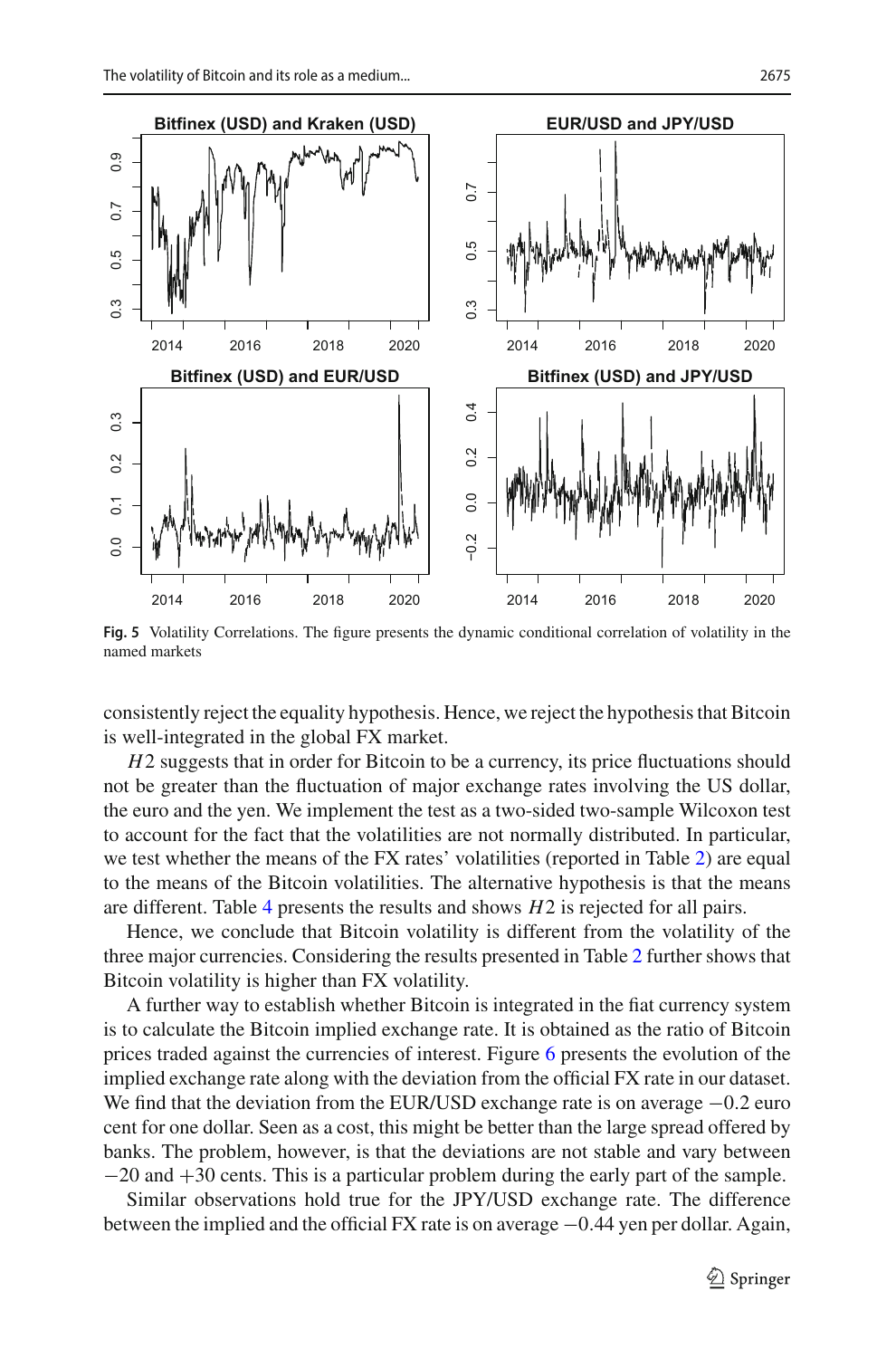#### <span id="page-13-0"></span>**Table 4** H<sub>2</sub> test results

|                     | <b>EUR/USD</b> |             | <b>JPY/USD</b> |             |
|---------------------|----------------|-------------|----------------|-------------|
|                     | W              | $p$ -value  | W              | $p$ -value  |
| Bitfinex (USD)      | 3055           | ${}< 0.001$ | 5006           | ${}< 0.001$ |
| Kraken (USD)        | 5045           | ${}< 0.001$ | 6992           | ${}< 0.001$ |
| BitStamp (EUR)      | 878            | < 0.001     | 1479           | < 0.001     |
| Kraken (EUR)        | 1400           | < 0.001     | 2838           | < 0.001     |
| bitFlyer (JPY)      | 3978           | < 0.001     | 5658           | ${}< 0.001$ |
| <b>BTCBOX (JPY)</b> | 602            | < 0.001     | 467            | < 0.001     |

The table presents the test statistics and *p*-values of a two-sided twosample Wilcoxon test for the null hypothesis that the average volatility of the time series in specific rows and columns are equal



<span id="page-13-1"></span>**Fig. 6** Bitcoin implied exchange rates. The figure presents the exchange rate between the Euro and the U.S. dollar as well as the Yen and the U.S. dollar as implied by the Bitcoin prices trading in these currencies (left plots) along with the deviation from the true FX rate (right plots)

the deviations can be substantial and vary between  $+15.63$  yen and  $-47.82$  yen. Here, in particular the period at the end of 2017 shows remarkable differences. Hence, it seems that there are periods in Bitcoin trading when the price rises substantially, potentially beyond any reasonable fundamental estimate, and the link between the markets gets weaker and the relation to the exchange rate is broken. However, for Bitcoin to be integrated into the foreign exchange markets, one would require a reliable, stable relationship so that exchanging money could go through any channel without the risk of significant losses.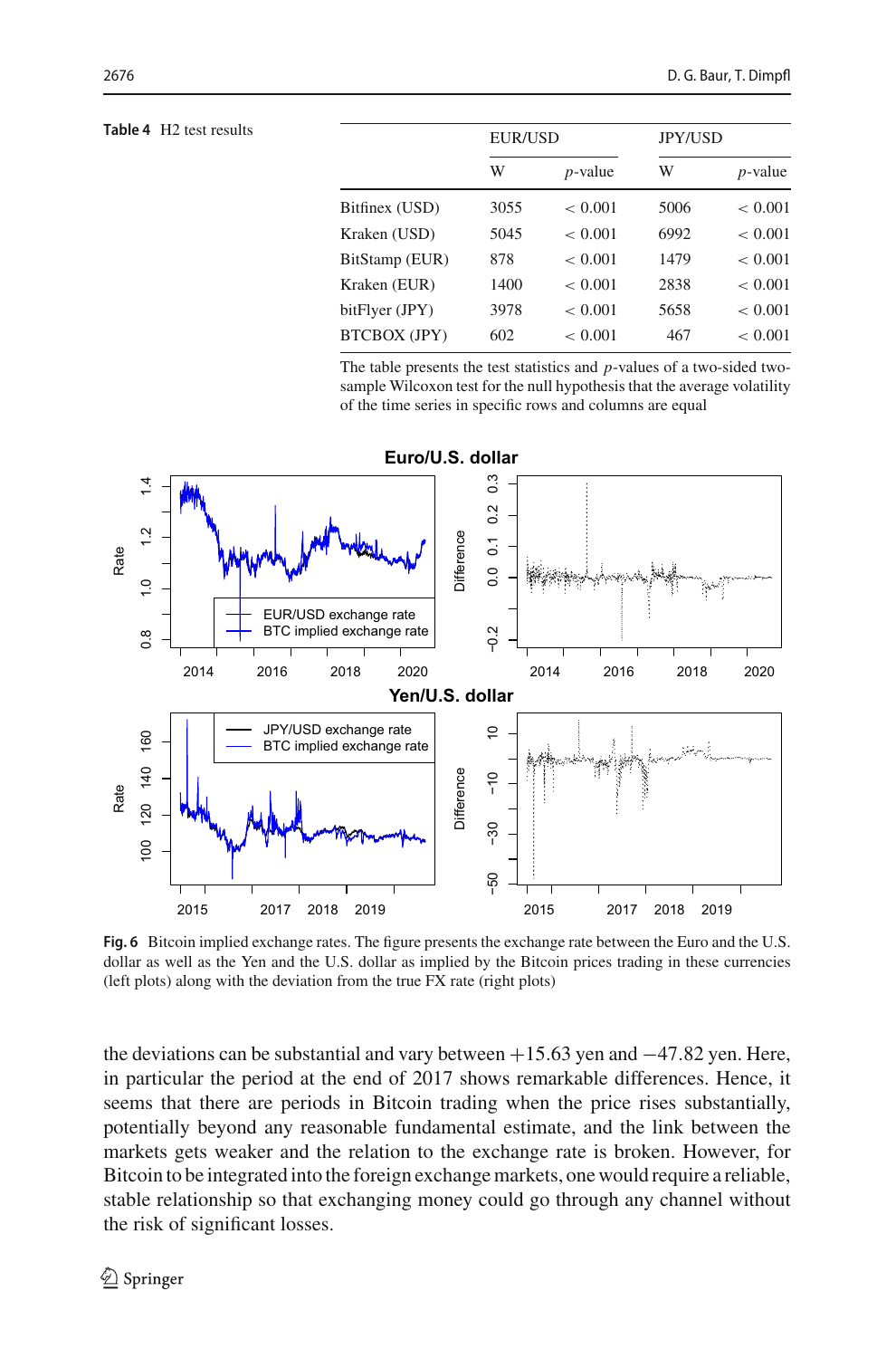

<span id="page-14-0"></span>**Fig. 7** A few days of Bitcoin prices. The figure presents the Bitcoin price (in USD) from March 11 to March 20, 2020 in transaction time (using every fourth observation in the plot to reduce size)

#### **4.4 Bitcoin as money**

This section analyzes whether the three key properties of a currency, namely medium of exchange, unit of account, and store of value, also hold for the cryptocurrency Bitcoin.

#### <span id="page-14-2"></span>**4.4.1 Bitcoin as a medium of exchange**

Currently, if a transaction is supposed to be carried out in Bitcoin, the buyer would have to buy Bitcoin first before using it for payment. Subsequently, it is most likely that the seller converts Bitcoin back to the local currency in order to pay his creditors. Such a transaction, however, bears exchange rate risk which increases with the level of volatility in the Bitcoin exchange market. For example, Fig. [2](#page-6-0) shows that the daily volatility is regularly about 10% and on some days even reaches values above 30%. This means that the purchase of a good that is valued at US\$ 1,000 may cost 10% (or US\$ 100) more or less depending on the time of the purchase abstracting from transaction costs.

To give a more precise example, consider the period 11 to March 13, 2020 which is depicted in Fig. [7.](#page-14-0) The graph presents the time series of high frequency trading prices of Bitcoin on Kraken for these days. Now imagine that a coffee shop sells a cup of coffee for  $625,000$  Satoshi<sup>[8](#page-14-1)</sup> which, on March 10 and 11, 2020 at 7.30 am, would have been roughly 5 USD. On the morning of March 12, your daily morning coffee got a bit cheaper and is now 4.63 USD which is good for the customer but bad for the owner of the coffee shop (if both use US dollars as their benchmark). Even worse, at lunchtime, the same coffee sells for 3.75 USD and for 2.56 USD during the night of March 13. For the coffee shop owner, that is an unsustainable situation as she would have to incur huge losses if prices stay that low. The only way out is to continuously updating the price in Bitcoin/ Satoshi which makes a comparison of prices for the customer very cumbersome. To still earn 5 USD, the coffee shop owner would have had to increase the price to 1,250,000 Satoshi on March 13, doubling the price.

<span id="page-14-1"></span><sup>8</sup> 1 Bitcoin equals 100,000,000 Satoshi.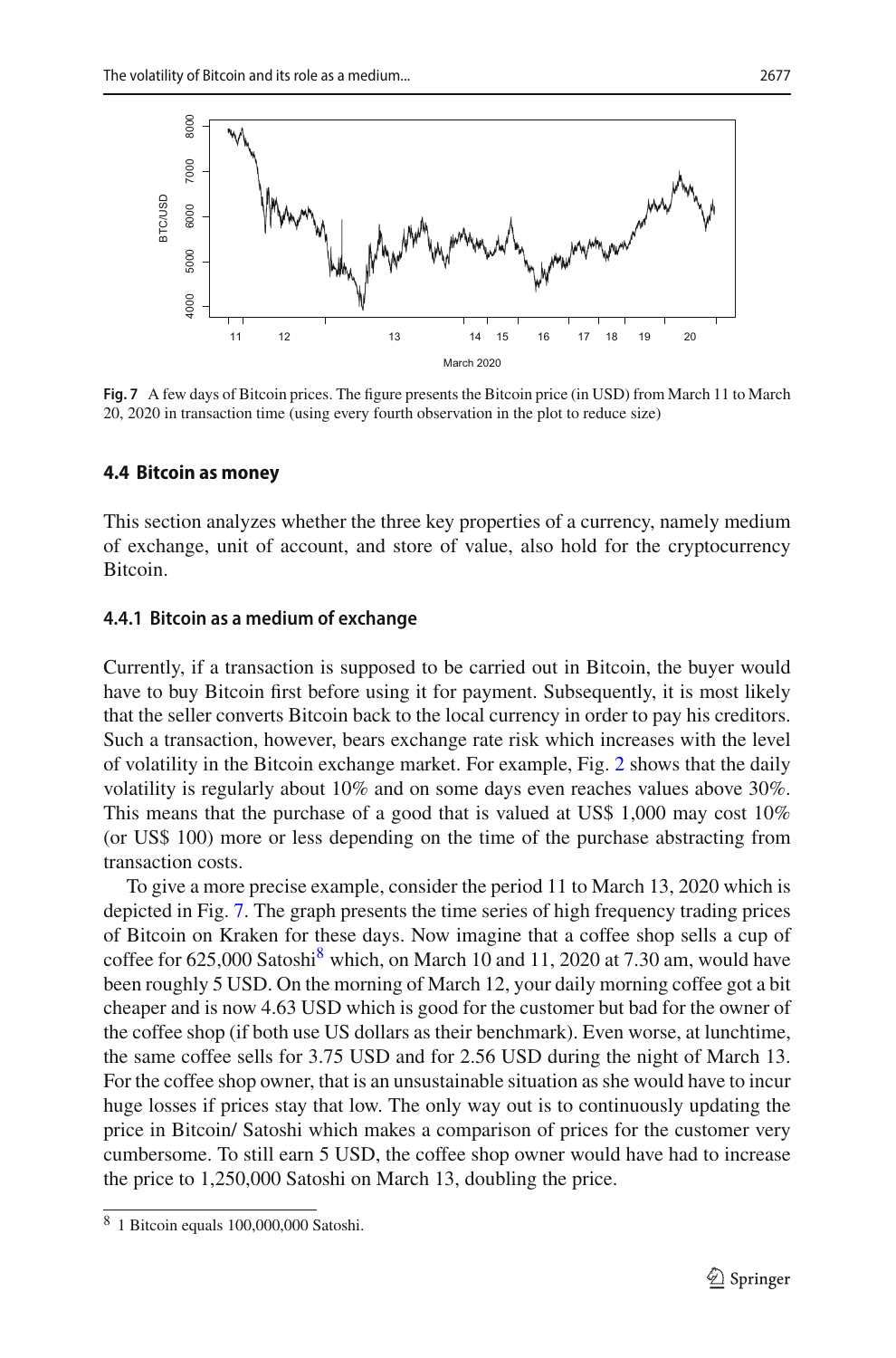This example also highlights the inconsistent news regarding the acceptance of Bitcoin by small and large corporations. Economic reasoning and intuition helps to understand that it would be very costly for any corporation, be it Apple, Dell,Microsoft, or Paypal, to accept Bitcoin as a means of payment. What some firms may offer as a payment option is the conversion of Bitcoin through a linked Bitcoin exchange. This is similar to making a payment in foreign currency which is converted into local currency at the time of the transaction. Consequently, the conversion is generally costly and thus much more expensive than an actual and direct payment in Bitcoin would be.

The only way to entirely remove this risk would be for a country to adopt Bitcoin as a currency and restrict the exchange of Bitcoin into other currencies. But there are no reasons for a developed country to adopt Bitcoin as its currency since it would give up all control over its money supply. That is why the central banks of several countries, instead of adopting Bitcoin, consider creating their own digital currencies.<sup>[9](#page-15-0)</sup>

#### **4.4.2 Bitcoin as a unit of account**

Whit[e](#page-20-11) [\(1984\)](#page-20-11) argues that the unit of account and the medium of exchange feature cannot be separated. In the current state where Bitcoin is not accepted widely by buyers or sellers as a means of payment, trading partners suffer additional costs (direct costs from exchanging currencies and indirect costs due to the high fluctuation of Bitcoin) when using Bitcoin as a unit of account. As Bitcoin is currently not accepted as a medium of exchange, it cannot have the unit of account feature.

Furthermore, due to its extreme volatility it is difficult or impossible to derive the true value of a specific good measured in Bitcoin. It is therefore not useful as a unit of account. Yermac[k](#page-20-12) [\(2015\)](#page-20-12) states that the only way to solve this issue is for a country to adopt Bitcoin as principal currency. However, this is an unlikely scenario (at least for a large country) as discussed in Sect. [4.4.1.](#page-14-2)

#### **4.5 Bitcoin as a store of value**

Our analysis so far has identified excess volatility of Bitcoin which appears to reject its use as a store of value. However, since the long-term price trend is clearly positive as shown in Fig. [8](#page-16-1) for different moving-average prices, it can be argued that the price did not fall over sufficiently long periods and that Bitcoin shows store of value properties. This argument is supported by Bitcoin's fixed supply and thus "deflationary design" compared with fiat currencies. In other words, since Bitcoin cannot be inflated beyond a fixed cap, unlike gold whose supply is not fixed, it is possible that demand growth will persistently exceed supply growth in the future.

The following equation describes the relation of demand and supply of a currency (cp. Sachs and Larrai[n](#page-20-13) [1993,](#page-20-13) ch. 8) and explains the "deflationary design":

$$
M \cdot V = P \cdot Y
$$

<span id="page-15-0"></span><sup>9</sup> Governments and central banks could create digital currency and then peg the digital currency to the existing fiat currency (Eichengree[n](#page-19-13) [2019](#page-19-13); Mersc[h](#page-20-14) [2020\)](#page-20-14). In this case, a regulated exchange would be required to use the pegged exchange rate to convert fiat currency into digital currency or vice versa.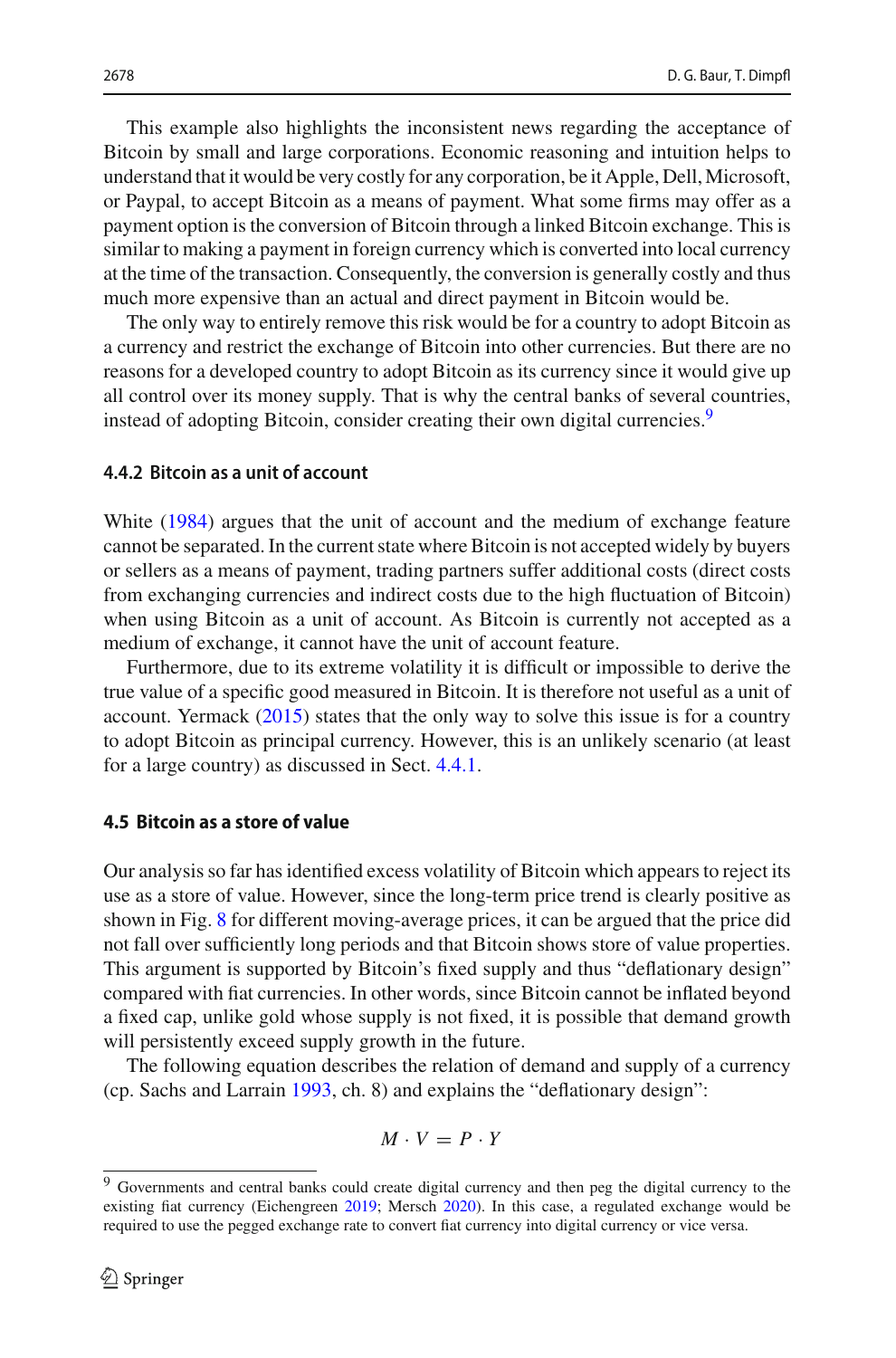

<span id="page-16-1"></span>**Fig. 8** Long-term price trends. The figure presents the evolution of the price of Bitcoin (solid line) and long-term trends based on 1-year, 2-year, and 3-year moving averages (MA)

where *M* is money supply, *V* is the velocity of money, *P* the price level, and *Y* national output. If *V* is constant and *M* grows at a lower rate than *Y* , *P* must fall implying deflation. The value of one unit of currency *M* would be inversely related to the price level *P*, i.e., a decreasing price level *P* implies an increasing price of *M*. [10](#page-16-2) In this deflationary scenario, currency holders have an incentive to hoard money and delay spending. This scenario is consistent with the long-run positive price trend of Bitcoin and with Bitcoin being a store of value.

Interestingly, major fiat currencies and gold are considered stores of values despite their price fluctuations and differing price trends. The price of gold appreciated relative to major currencies over the last 40 years due to inflation of consumer prices in fiat currencies. Consequently, fiat currencies depreciated against gold and many other real assets over the last 40 years. These examples emphasize that the price of a store of value in many cases is not and need not be stable.

The long-term store of value property can also be illustrated differently, based on the holding period returns of Bitcoin. We calculate the log-returns of holding Bitcoin on a monthly basis for various buy and sell time periods between April 2013 and July 2020. The result is presented in Fig. [9](#page-17-0) and highlights that early investment (e.g., in 2014) generally leads to significant returns over sufficiently long time spans. Indeed, only an investment during the high value period in December 2017 leads to a negative holding period return over all horizons.

## <span id="page-16-0"></span>**5 Conclusion**

Bitcoin is a cryptocurrency but does not work as a currency due to its excess volatility. The high volatility makes it prohibitively costly to use as a medium of exchange and a unit of account. This conclusion holds for very short time horizons, e.g., minutes but also over longer periods, e.g., days, weeks, or months. In contrast, over very long

<span id="page-16-2"></span><sup>&</sup>lt;sup>10</sup> An alternative, more general, formulation is  $S \cdot p = D$  where *S* is the supply of Bitcoin, *p* is the price of Bitcoin, and *D* is the demand for Bitcoin.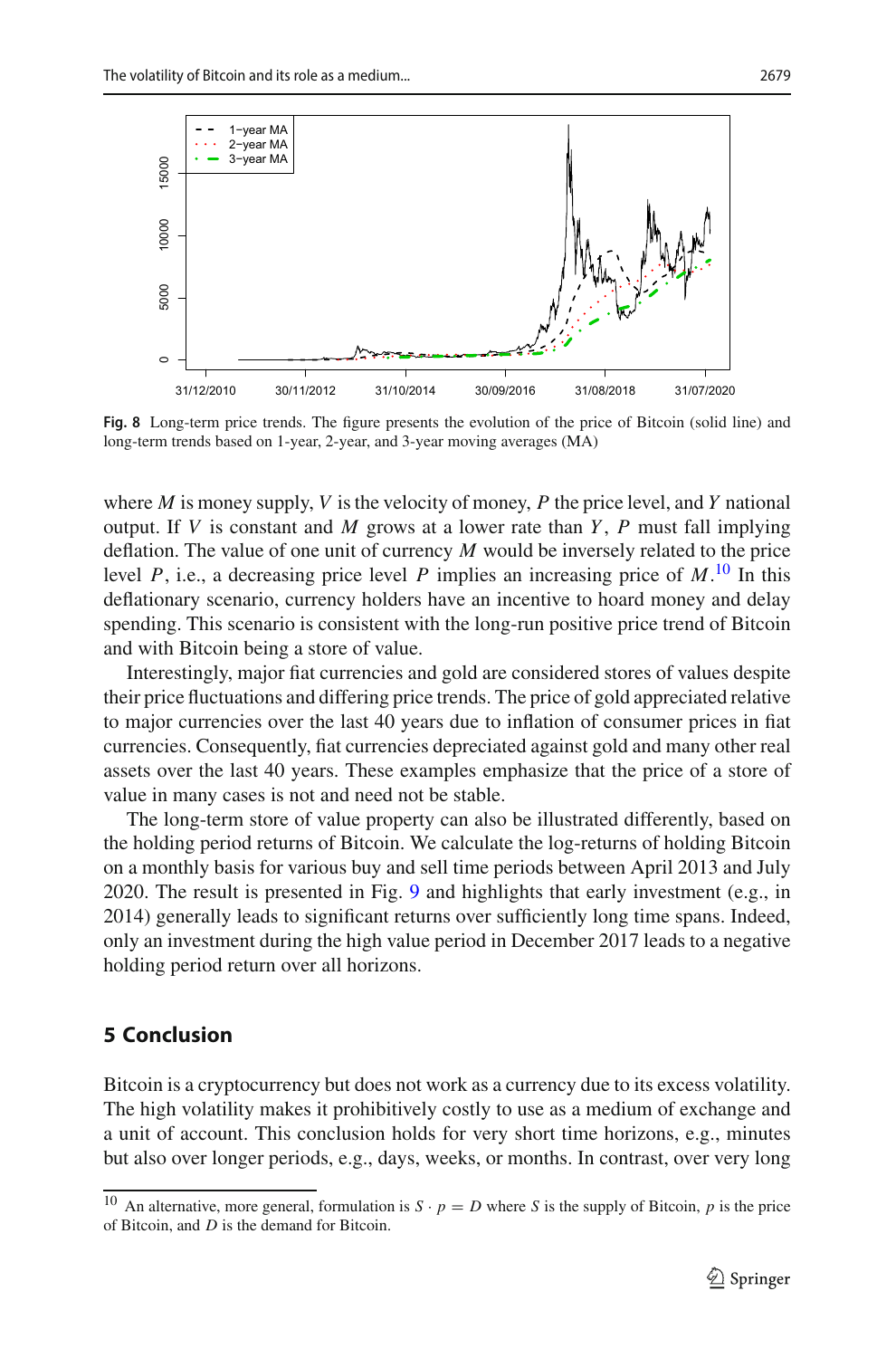

<span id="page-17-0"></span>**Fig. 9** Investment triangle. The figure presents the holding returns of Bitcoin over time when investing on the first of the month and selling at the end of the month named on the y-axis and x-axis, respectively

horizons, Bitcoin can be considered a store of value despite its excess volatility. This empirical finding is supported theoretically based on Bitcoin's design, specifically its "deflationary" fixed supply. The high volatility does not only adversely affect Bitcoin's role as a currency but also as an investment. We demonstrate that Bitcoin's excess volatility does not make it a good risk-diversifier in portfolios.

There are many historical examples of hyperinflation and currency crises with extreme changes in currencies similar to changes in the value of Bitcoin. In these cases, the currencies were often replaced by barter or alternative (foreign) currency. While such fiat currencies often continued to serve as official money despite the extraordinary high volatility, there is a fundamental difference between traditional fiat currencies and Bitcoin. The former are backed by a state and require tax payments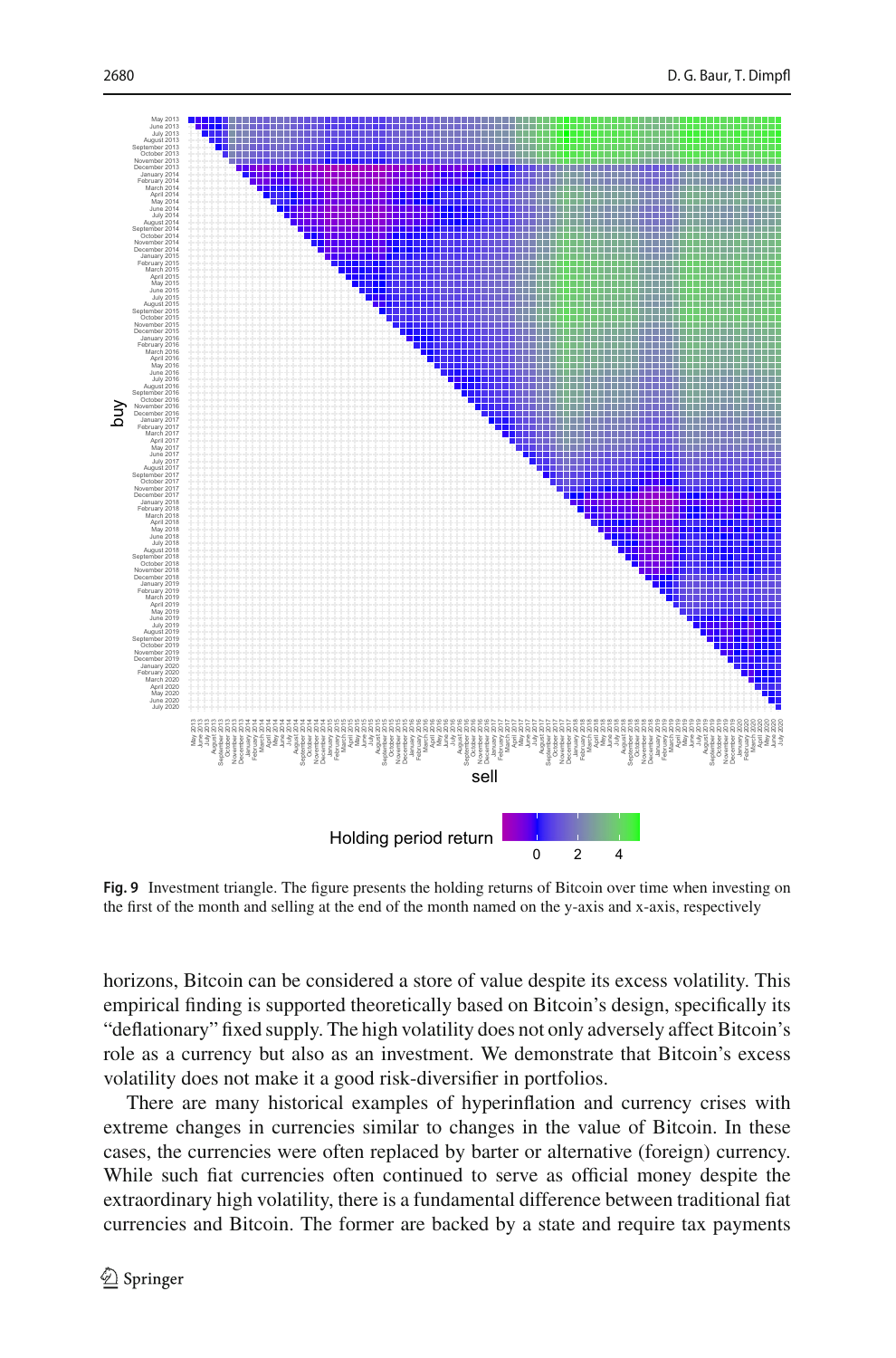in the state-issued currency creating a direct demand for this currency (see Goodhar[t](#page-19-28) [1998\)](#page-19-28). Without this requirement, a highly volatile currency, such as Bitcoin, is unlikely to be used as a means of payment. Since Bitcoin is independent of any government which may require payments in Bitcoin, people have a choice which translates into the freedom to not use it as a medium of exchange.

Despite its high historical volatility compared to major currencies, Bitcoin may evolve as a store of value and an alternative to other stores of value such as gold. Both the deflationary design and the decentralized and global nature enhance the store of value property and in turn make it unlikely that any country will adopt it as an official currency and thus lose control over the money supply and its monetary policy. Excess volatility appears to be inconsistent with a store of value but if the store of value is volatile only in the short run but relatively stable (or rising) in the long run, volatility may not be the major issue for Bitcoin as a store of value. After all, safe assets are also volatile and risky until maturity. And fiat currencies are not safe or risk-free either. Due to inflation, most fiat currencies have depreciated against real assets such as gold or housing and thus did not work as a store of value in the long run but only in the short run. This is in contrast to Bitcoin which does not work as a store of value in the short run but potentially in the long run.

The evolution of digital currencies such as Bitcoin highlights the potential role of decentralized and denationalized private money (Haye[k](#page-19-29) [1990](#page-19-29)) and "choice of currency" (see Endre[s](#page-19-30) [2009\)](#page-19-30). It remains to be seen if unregulated and internationally "distributed" digital currencies, including the more recent stablecoins, can compete with national fiat currencies and established stores of value such as gold.

**Funding** No funding has been received for this project.

#### **Compliance with ethical standards**

**Conflict of interest** Dirk Baur declares that he has no conflict of interest. Thomas Dimpfl declares that he has no conflict of interest.

**Human and animals rights** This article does not contain any studies with human participants or animals performed by any of the authors.

## **References**

- <span id="page-18-3"></span>Adachi M, Cominetta M, Kaufmann C, van der Kraaij A (2020) A regulatory and financial stability perspective on global stablecoins. Macroprudential Bull 10:546
- <span id="page-18-2"></span>Antonopoulos AM (2014) Mastering Bitcoin. O'Reilly Media, Unlocking Digital Crypto-Currencies, Sebastopol, USA
- <span id="page-18-1"></span>Ardia D, Bluteau K, Rüede M (2019) Regime changes in Bitcoin GARCH volatility dynamics. Finance Res Lett 29:266–271
- <span id="page-18-4"></span>Baughman G, Flemming J (2020) Global Demand for Basket-Backed Stablecoins. In: Finance and economics discussion series 2020–048. Board of Governorsof the Federal Reserve System, Washington. <https://doi.org/10.17016/FEDS.2020.048>
- <span id="page-18-0"></span>Baur DG, Lee AD, Hong K (2018) Bitcoin: medium of exchange or speculative assets? J Int Financial Mark Inst Money 54:177–189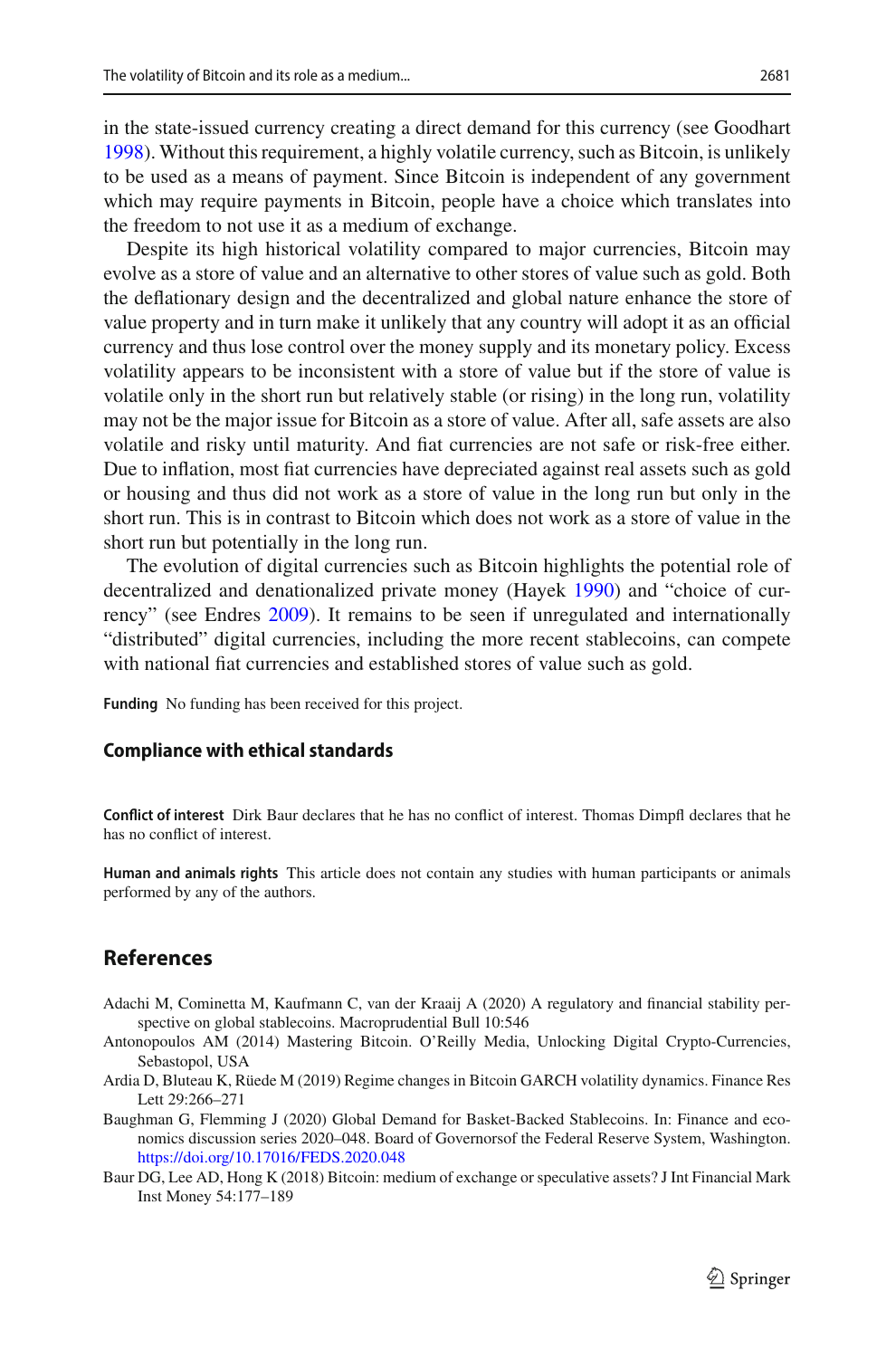- <span id="page-19-1"></span>Bedi P, Nashier T (2020) On the investment credentials of Bitcoin: a cross-currency perspective. Res Int Bus Finance 51:21
- <span id="page-19-3"></span>Blau BM (2018) Price dynamics and speculative trading in Bitcoin. Res Int Bus Finance 43:15–21
- <span id="page-19-12"></span>Böhme R, Christin N, Edelman B, Moore T (2015) Bitcoin: economics, technology, and governance. J Econ Perspect 29:213–238
- <span id="page-19-25"></span>Bollerslev T (1986) Generalized autoregressive conditional heteroskedasticity. J Econ 31:307–327
- <span id="page-19-8"></span>Bouoiyour J, Selmi R (2016) Bitcoin: a beginning of a new phase? Econ Bull 36:1–11

<span id="page-19-9"></span>Bouri E, Azzi G, Dyhrberg AH (2017) On the return-volatility relationship in the Bitcoin market around the price crash of 2013. Open Access Open Assess E J Econ 3:11

- <span id="page-19-19"></span>Brainard L (2019) Update on Digital Currencies, Stablecoins, and the Challenges Ahead. Technical Report, Board of Governors of the Federal Reserve System
- <span id="page-19-4"></span>Brière M, Oosterlinck K, Szafarz A (2015) Virtual currency, tangible return: Portfolio diversification with bitcoin. J Asset Manag 16:365–373
- <span id="page-19-11"></span>Brito J, Castillo A (2013) Bitcoin: a primer for policymakers. Mercatus Center George Mason University, Arlington
- <span id="page-19-18"></span>CFTC (2018) An Introduction to Virtual Currency. Technical report, Commodity futures and trade commission. [https://www.cftc.gov/Bitcoin/index.htm.](https://www.cftc.gov/Bitcoin/index.htm) Accessed Aug 19, 2020
- <span id="page-19-22"></span>Chan NH, Yau CY, Zhang R-M (2014) Group LASSO for structural break time series. J Am Stat Assoc 109:590–599
- <span id="page-19-2"></span>Cheah E-T, Fry J (2015) Speculative bubbles in Bitcoin markets? an empirical investigation into the fundamental value of Bitcoin. Econ Lett 130:32–36
- <span id="page-19-23"></span>Corsi F (2009) A simple approximate long-memory model of realized volatility. J Financial Econ 7:174–196
- <span id="page-19-20"></span>Dion-Schwarz C, Manheim D, Johnston PB (2019) Terrorist use of cryptocurrencies-technical and organizational barriers and future threats. RAND Corporation, Research Reports, Santa Monica, CA
- <span id="page-19-7"></span>Dwyer GP (2015) The economics of Bitcoin and similar private digital currencies. J Financ Stab 17:81–91

<span id="page-19-13"></span>Eichengreen B (2019) From Commodity to Fiat and Now to Crypto: What Does History Tell Us? In: NBER Working Papers 25426, National Bureau of Economic Research, Inc

- <span id="page-19-30"></span>Endres AM (2009) Currency competition: a hayekian perspective on international monetary integration. J Money Credit Bank 41:1251–1263
- <span id="page-19-27"></span>Engle R (2002) Dynamic conditional correlation: a simple class of multivariate generalized autoregressive conditional heteroskedasticity models. J Busin Econ Stat 20:339–350
- <span id="page-19-17"></span>FinCEN (2013) Statement of Jennifer Shasky Calvery, Director, Financial Crimes Enforcement Network, United States Department of the Treasury. Technical report, Financial Crimes Enforcement Network, United States Department of the Treasury. [https://www.fincen.gov/news/testimony/statement](https://www.fincen.gov/news/testimony/statement-jennifer-shasky-calvery-director-financial-crimes-enforcement-network)[jennifer-shasky-calvery-director-financial-crimes-enforcement-network.](https://www.fincen.gov/news/testimony/statement-jennifer-shasky-calvery-director-financial-crimes-enforcement-network) Accessed Aug 19, 2020
- <span id="page-19-24"></span>Friedman J, Hastie T, Tibshirani R (2010) Regularization paths for generalized linear models via coordinate descent. J Stat Softw 33:1–22
- <span id="page-19-21"></span>Garman MB, Klass MJ (1980) On the estimation of security price volatilities from historical data. J Bus 53:67–78
- <span id="page-19-26"></span>Geweke J, Porter-Hudak S (1983) The estimation and application of long memory time series models. J Time Ser Anal 4:221–238
- <span id="page-19-0"></span>Glaser F, Zimmermann K, Haferkorn M, Weber MC, Siering M (2014) Bitcoin-asset or currency? Revealing Users' Hidden Intentions. <https://ssrn.com/abstract=2425247>
- <span id="page-19-16"></span>Global Legal Research Center (2018) Regulation of Cryptocurrency Around the World, Technical report, The Law Library of Congress. [https://www.loc.gov/law/help/cryptocurrency/world-survey.](https://www.loc.gov/law/help/cryptocurrency/world-survey) Accessed Aug 19, 2020
- <span id="page-19-28"></span>Goodhart CA (1998) The two concepts of money: implications for the analysis of optimal currency areas. Eur J Polit Econ 14:407–432
- <span id="page-19-14"></span>Griffin JM, Shams A (2020) Is bitcoin really untethered? J Finance 75:1913–1964
- <span id="page-19-5"></span>Guesmi K, Saadi S, Abid I, Ftiti Z (2019) Portfolio diversification with virtual currency: evidence from bitcoin. Int Rev Financial Anal 63:431–437
- <span id="page-19-29"></span>Hayek FA (1990) Denationalisation of money: the argument refined, vol 3. The Institute of Economic Affairs, London
- <span id="page-19-6"></span>Hussain Shahzad SJ, Bouri E, Roubaud D, Kristoufek L (2020) Safe haven, hedge and diversification for G7 stock markets: gold versus bitcoin. Econ Model 87:212–224

<span id="page-19-15"></span><span id="page-19-10"></span>Katsiampa P (2017) Volatility estimation for bitcoin: a comparison of GARCH models. Econ Lett 158:3–6 Libra Association (2020) Libra White Paper. <https://libra.org>